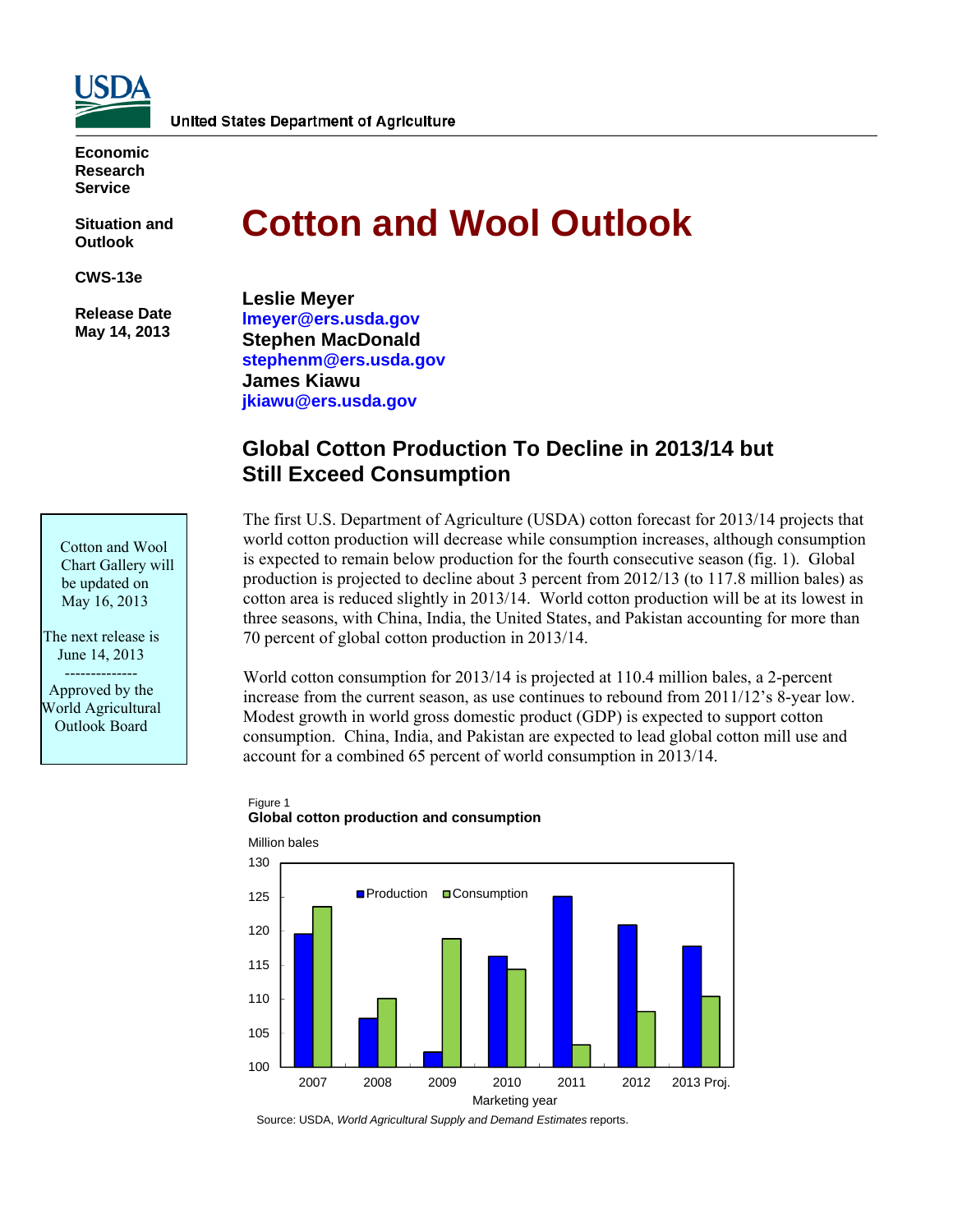# **Domestic**

# *U.S. Cotton Production Projected To Decline in 2013*

According to USDA's first projection for the 2013 crop, U.S. cotton production is forecast at 14.0 million bales, 19 percent below the final 2012 crop estimate. Based on the *Prospective Plantings* report, 2013 cotton area is expected to be 10.0 million acres—also down 19 percent from 2012 and the lowest in four seasons. The lower planted area is the result of higher competing crop prices relative to cotton.

While drought conditions continue across much of the cotton-growing area of Texas, wet conditions have been prevalent in the Delta States—these conditions have led to delays in 2013 crop planting. As of May 12th, only 23 percent of the U.S. cotton area had been planted, compared with 46 percent in 2012 and a 5-year average of 38 percent. Texas has planted only 20 percent of its crop, compared with an average of 31 percent. For the Delta States, plantings have ranged from 3-29 percent complete, compared with the 5-year average of 21-81 percent.

Weather conditions during the next month and throughout the growing season will affect acreage, and more importantly, cotton production. The initial 2013 abandonment is based on the 2010-12 crop average abandonment, weighted by region; the Southwest abandonment is projected at 25 percent, reflecting the current drought conditions. Overall, the U.S. abandonment rate is projected at 16 percent, which is a harvested area projection of 8.4 million acres for the 2013 season—the lowest in four years. The national yield projection of 800 pounds per harvested acre is based on the 2010-12 crop average yields, weighted by region. The initial estimate is well below the record yield of 887 pounds per harvested acre in 2012, but similar to both the 2010 and 2011 seasons.

Area for both upland and extra-long staple cotton is forecast to decline in 2013. For the upcoming season, upland cotton acreage is expected to decline in each Cotton Belt region for the second consecutive year. Based on the *Prospective Plantings* report, the Southwest's cotton planted area is forecast at 5.7 million acres, down considerably from the previous 2 years (fig. 2). However, the region represents 58 percent of the total upland area, one of the highest in more than 3 decades. This share has also expanded in the Southeast, where 26 percent of the 2013 crop is expected to be planted (2.6 million acres). In the Delta, cotton area is only expected to reach 1.3 million acres, with a share of 13 percent—both record lows. The West accounts for only 3 percent of the U.S. upland acreage in 2013, and continues to see cotton area move into alternative crops.

#### *Total Demand To Decrease in 2013/14*

U.S. cotton demand in 2013/14 is expected to decline 10 percent to 15.0 million bales, compared with nearly 16.7 million bales estimated for 2012/13. A smaller U.S. cotton supply and reduced foreign import demand—particularly from China are projected to keep demand for U.S. cotton lower, near that of 2011/12. Exports are forecast to decline, while mill use is expected to increase slightly in 2013/14.

Exports continue to make up the bulk of U.S. cotton demand and, at 11.5 million bales, 2013/14 exports are forecast to account for 77 percent of the total. In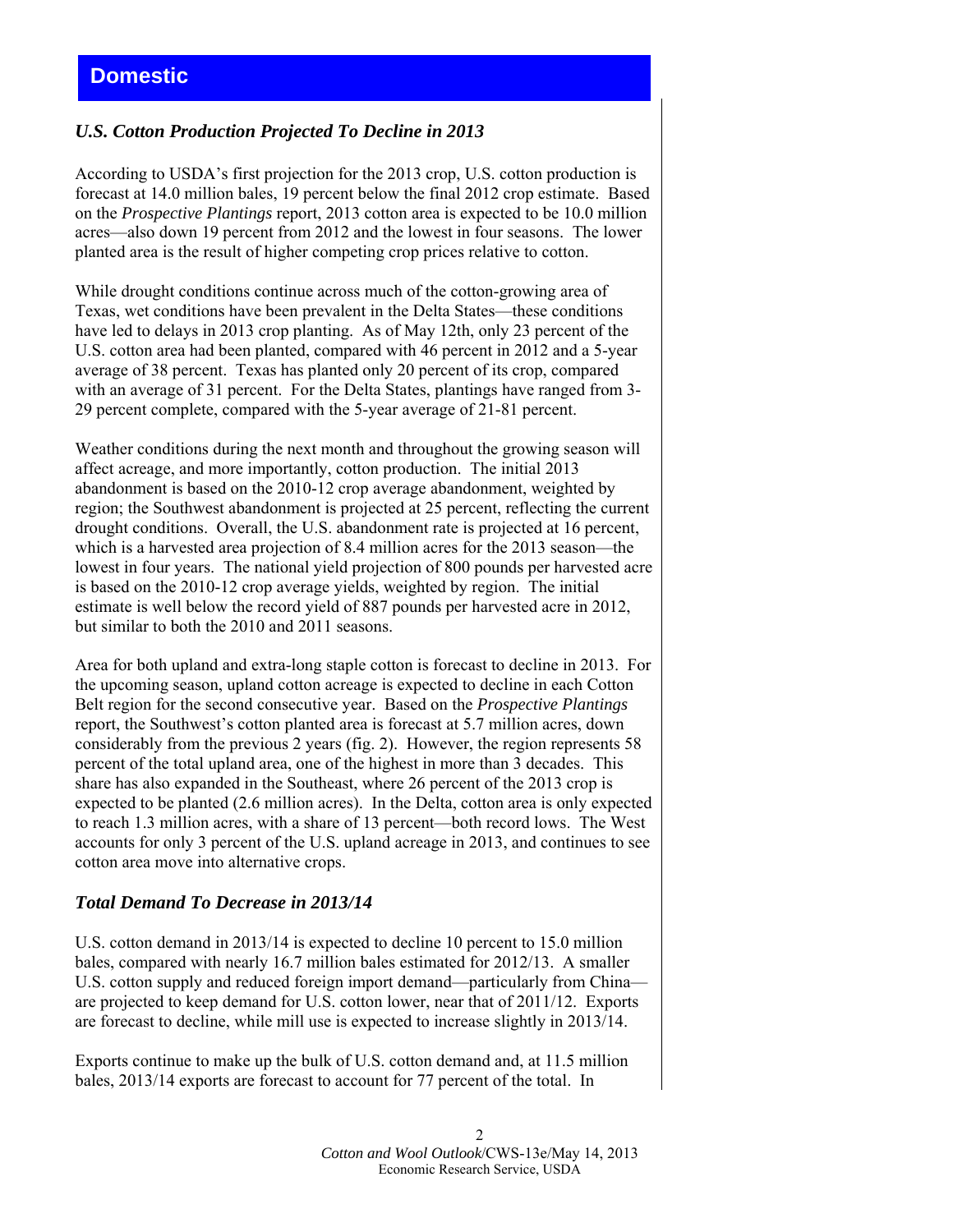2012/13, U.S. exports will expand from the year before as China continues to import more cotton than first anticipated; the U.S. share of world trade in 2012/13 is forecast at 29 percent. For 2013/14, world trade is expected to decrease to its lowest level in three seasons, but the U.S. share of trade is projected to remain at 29 percent as foreign supplies outside China are forecast to decline in 2013/14. Also, China is expected to reduce imports in 2013/14, and is projected to hold more than 50 percent of the world's cotton stocks in its national reserve by season's end.

U.S. cotton mill use for 2013/14 is expected to reach 3.5 million bales, 3 percent above the latest 2012/13 estimate (3.4 million bales). With modest growth expected in global mill use, demand for U.S. cotton textile products is also expected to see some improvement in 2013/14, as consumer demand for cotton apparel follows the movement in the global economy.

With U.S. cotton demand projected to exceed production for the first time in 3 years, 2013/14 ending stocks are forecast to decrease from 2012/13. Stocks are projected at 3.0 million bales on July 31, 2014—one million bales below the beginning level. The stocks-to-use ratio is estimated at 20 percent, down from 2012/13 but similar to the most recent 4-year average. Based on these initial supply and demand projections, the 2013/14 U.S. upland farm price is expected to range between 68 and 88 cents per pound. At the midpoint of the range, the farm price would be 6 cents above the 2012/13 estimate of 72 cents per pound.

# *2012/13 Supply and Demand Adjusted in May*

U.S. cotton production for 2012/13 was revised up marginally this month as the National Agricultural Statistics Service released its final cotton production estimate of 17.3 million bales (see table 10 for final estimates). The U.S. cotton export estimate was also increased in May as the recent shipment pace suggests exports of nearly 13.3 million bales. These supply and demand adjustments are also reflected in a lower ending stock estimate, now forecast at 4.0 million bales in 2012/13. The implied stocks-to-use ratio is 24 percent, the highest since 2008/09.



**U.S. upland cotton area, by region**

Figure 2

<sup>3</sup>  *Cotton and Wool Outlook*/CWS-13e/May 14, 2013 Economic Research Service, USDA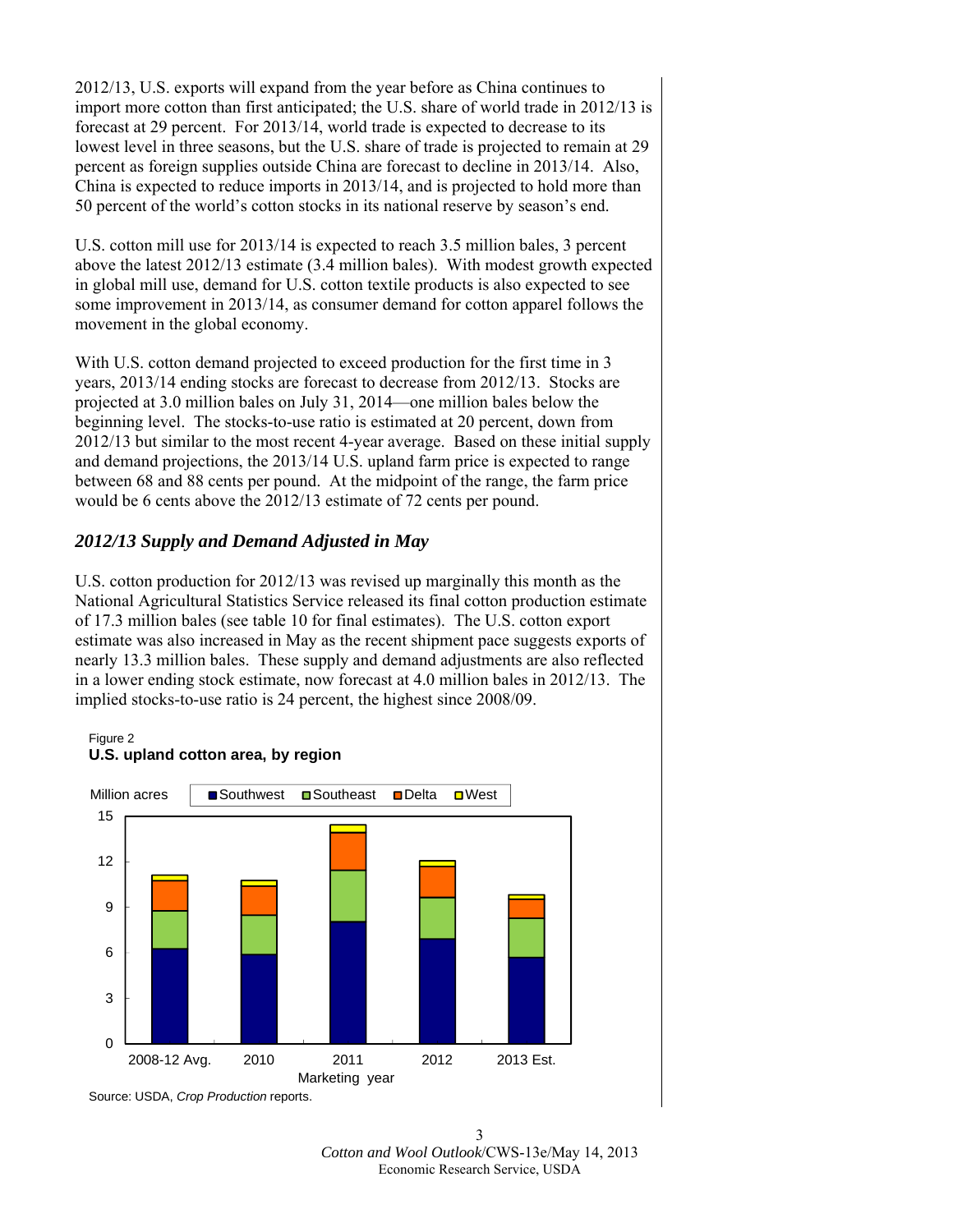# *U.S. Cotton Textile Trade Update*

U.S. cotton textile trade during the first quarter of 2013 increased from a year earlier. During January-March 2013, cotton product imports approached 2.0 billion (raw-fiber equivalent) pounds, 6 percent above the amount imported during the same period in 2012. U.S. cotton textile and apparel exports for the first 3 months of 2013 were 419 million pounds, slightly above that of a year earlier. As a result, the U.S. cotton product trade deficit for first-quarter 2013 approached 1.6 billion pounds, above the 1.4-billion-pound deficit for the comparable period in 2012 but similar to that of 2011.

The five leading suppliers to the U.S. market—China, India, Pakistan, Bangladesh, and Mexico—continue to account for over 60 percent of total cotton product imports. During January-March 2013, these countries accounted for nearly 63 percent of the total, slightly above that of a year earlier, but similar to calendar year 2012. China continues to account for the largest share (30 percent), although it was below the previous two years. With reduced spinning estimated again in China in 2012/13, India, Pakistan, and Bangladesh each have captured larger shares of the U.S. market.

U.S. cotton product exports remain more concentrated than imports as the top countries have shifted; in 2013, China replaced Canada as the fourth leading destination for U.S. cotton product exports (fig. 3). During January-March 2013, the top five countries accounted for 81 percent of the total, slightly above both the corresponding period of 2012 and the entire calendar year. Reduced shipments to four of the top five countries were more than offset by a dramatic increase in shipments to China, which increased more than threefold. U.S. textile shipments to China—mainly cotton yarn—accounted for 10 percent of the total during the first 3 months of 2013, compared with only 4 percent for calendar year 2012.

#### Figure 3 **Leading destinations of U.S. cotton textile exports**



Source: USDA, Economic Research Service; and U.S. Census Bureau.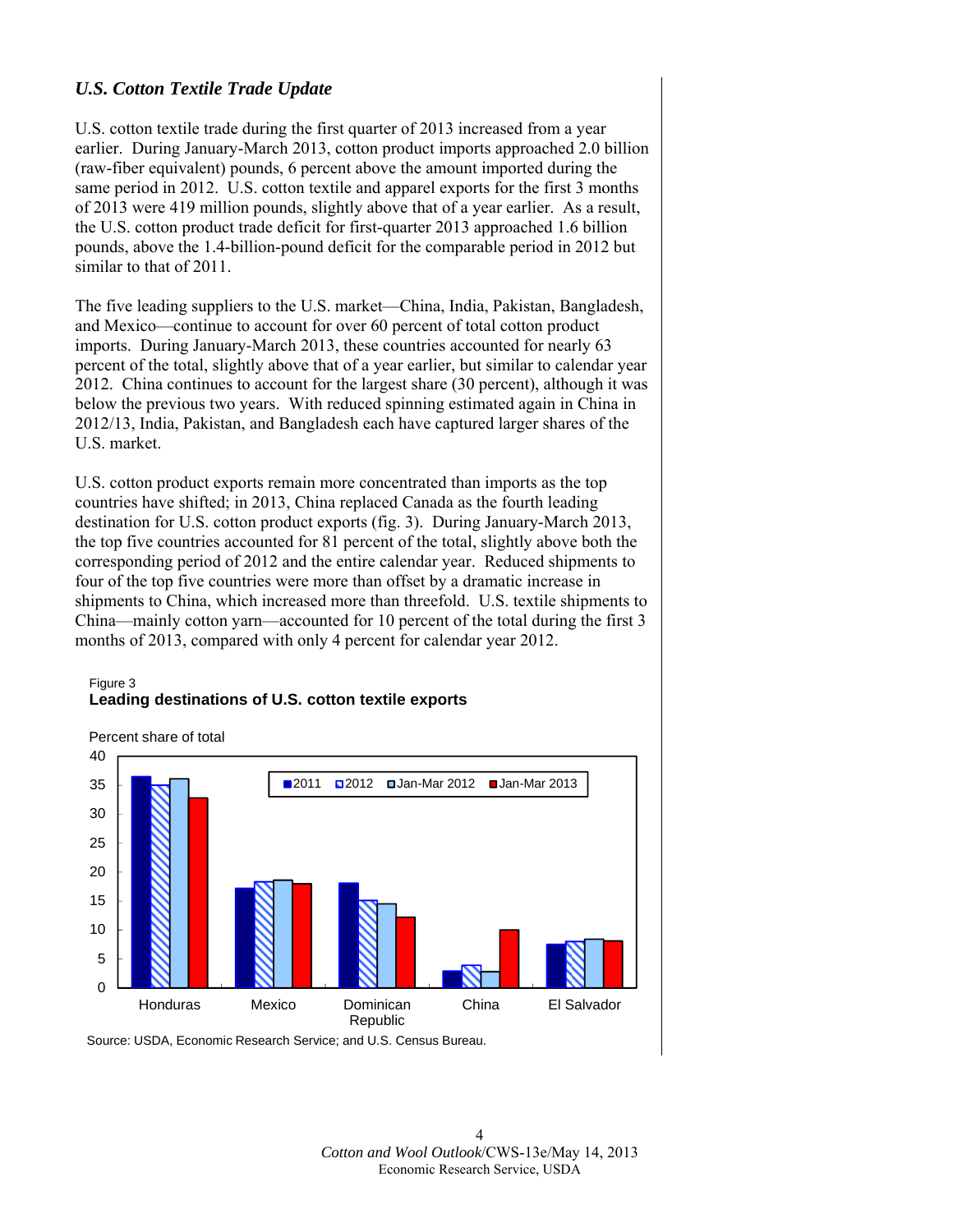# *Global Cotton Production To Decline in 2013/14*

USDA forecasts the 2013/14 world cotton crop at 117.8 million bales, down 3 percent from the previous year, as production increases in the Southern Hemisphere and South Asia are more than offset by declines in the United States and China. Uncertainty about the duration of China's ongoing policy of stock accumulation is affecting cotton price expectations, planting decisions, and expected total area planted. World 2013/14 cotton area is forecast at 34.0 million hectares, down 1 percent (261,000 hectares) from the previous year, with a lower forecast yield of 753 kg/hectare.

China, the world's top cotton producer, is forecast to produce 34.0 million bales in 2013/14, down 3 percent from the previous year. China's minimum support price for cotton remains above world prices but the combination of the rising costs of production, the slow pace of mechanization, and generous support for grain production are expected to shift incentives in favor of alternative crops. Consequently, China's 2013/14 harvested cotton area is forecast to decline 4 percent from a year ago (to 5.1 million hectares), with projected record yields at 1,452 kg/hectare. The Xinjiang Autonomous Region in the Northwest, where yields are about one-third higher than the China average, is expected to account for nearly half of China's total cotton area in 2013/14, a record-high share.

The United States is forecast to produce 14.0 million bales in 2013/14, a decline of 19 percent from a year earlier due largely to the relatively higher prices for corn and soybeans, as well as the continuing drought across the Southwest region. The 2013/14 harvested area for the United States is forecast at nearly 3.4 million hectares, down 10 percent from the previous year, with a yield of 897 kg/hectare. Abandonment in the Southwest is projected at 25 percent in 2013/14.

Australia and Brazil are forecast to grow 4.5 million bales and 7.0 million bales, respectively, in 2013/14—an increase of 5 percent and 21 percent from the previous year. Irrigation reservoir levels in Australia are not at their peak but there is ample water availability to support a modest increase in area under cotton cultivation. Australia's 2013/14 harvested area is forecast at 465,000 hectares, up 5 percent from a year earlier, with a relatively lower annual yield of 2,107 kg/hectare. Brazil is endowed with vast potential to expand cotton area, especially in the *cerrados*, a region that currently accounts for the lion's share of the nation's cotton output and harvested area. Brazil's 2013/14 harvested cotton area is forecast at nearly 1.1 million hectares, up 22 percent from a year earlier, in response to a relatively favorable cotton market outlook. The planting calendar of these two Southern Hemisphere countries allows them to benefit from strategic market information, make necessary adjustments to planting decisions, reduce risk, and maximize profits.

India's 2013/14 cotton production is forecast at 27.0 million bales, a 2-percent increase from the preceding year, in response to favorable market conditions and on the assumption of a normal monsoon. Cotton production in India is heavily dependent on monsoon rainfall which can often turn out to be erratic. The impact of Bt cotton cultivation on productivity in India has mostly stabilized but there is still room for improvement in farming techniques and crop management. India's

> *Cotton and Wool Outlook*/CWS-13e/May 14, 2013 Economic Research Service, USDA

5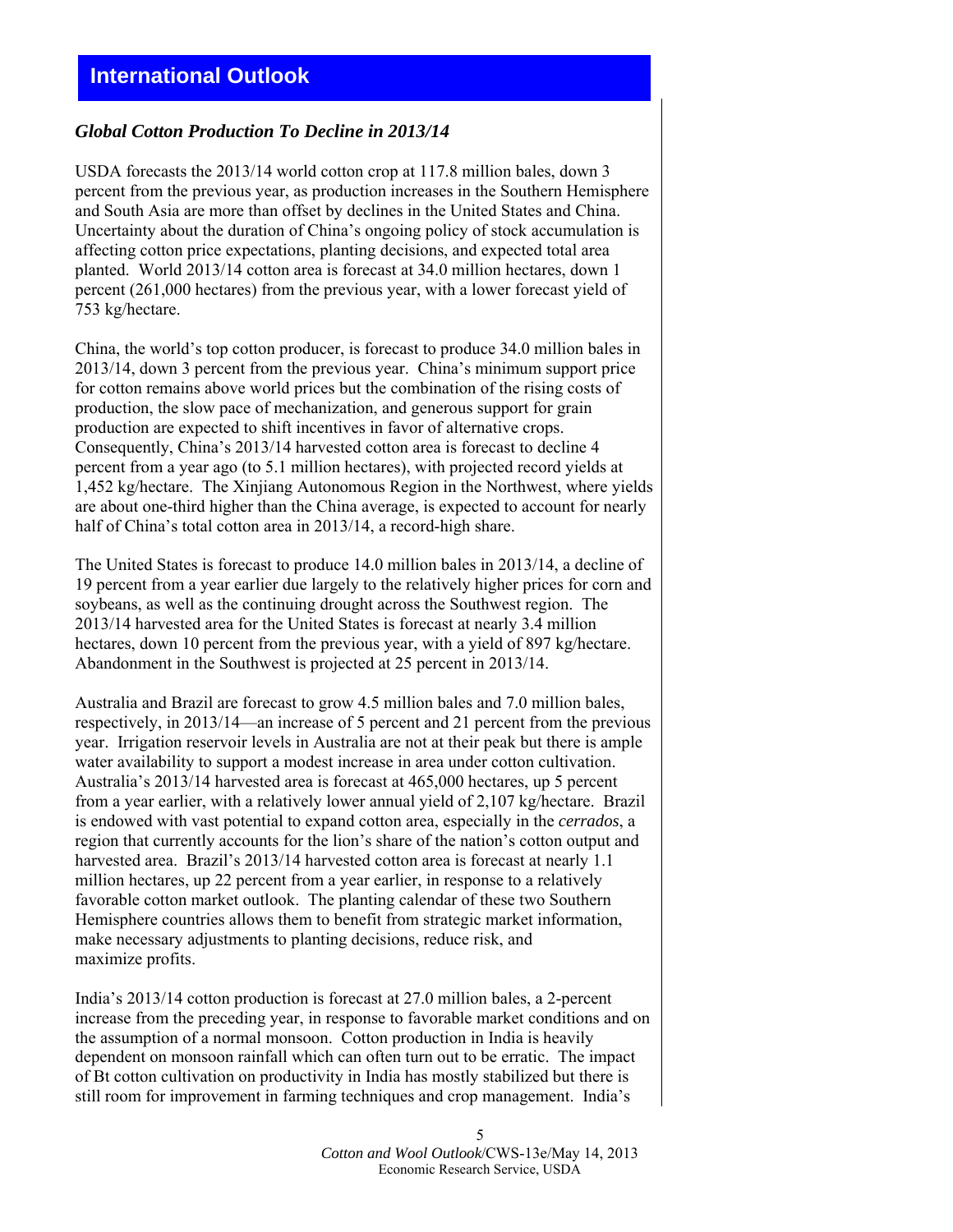2013/14 harvested cotton area is forecast at 12.0 million hectares, up 2 percent from the previous year, on a forecast yield of 490 kg/hectare. Pakistan is forecast to produce 9.5 million bales in 2013/14, an increase of 2 percent (200,000 bales) partly in response to increasing domestic mill use and foreign demand for the country's textiles. Planting of the 2013/14 crop is still in the early stages but forecast area stands at 3.0 million hectares, unchanged from the preceding year.

The African Franc Zone (AFZ) and Central Asia are forecast to produce 4.3 million bales (down 2 percent from the previous year) and 7.3 million bales (unchanged from the previous year), respectively, in 2013/14. The AFZ and Central Asia are forecast to cultivate 2.4 million hectares and 2.3 million hectares, respectively, in 2013/14, up 3 percent from a year ago in the AFZ, but unchanged in Central Asia.

#### *World Cotton Consumption and Ending Stocks To Rise in 2013/14*

Global 2013/14 cotton mill use is forecast at 110.4 million bales, up 2 percent from 2012/13, reflecting a favorable world economic outlook. The World Economic Outlook of the International Monetary Fund (IMF) forecasts global economic growth at 3.3 percent and 4.0 percent in 2013 and 2014, respectively. While the IMF forecasts relatively weak economic activity for advanced economies, a more optimistic economic outlook for emerging and developing economies (5.3 percent in 2013, and 5.7 percent in 2014) is expected to augur well for world cotton end-use.

China's 2013/14 mill use is forecast at 36.0 million bales, unchanged from the previous year, and accounting for one-third of global consumption. China's continuing policy of cotton purchases for the national reserve has maintained a domestic cotton price above world market levels. As a result, the profitability of domestic spinning has been severely constrained, forcing mills to rely on yarn imports from countries such as India and Pakistan and to shift fiber blends in favor of lower-priced polyester.

India's 2013/14 cotton consumption is forecast at a record 23.5 million bales, up 3 percent from a year ago. The 2013/14 India mill use forecast represents 21 percent of world cotton consumption, up 2 percentage points from the preceding year. Pakistan's 2013/14 cotton mill use is forecast at 12.0 million bales, up 4 percent from the previous year and the third consecutive year that annual mill use has increased. Growing mill use in India and Pakistan reflects a stable to promising economic outlook, as well as spillover effects from China's domestic cotton policy, which has given a competitive edge to the South Asian spinners. Indonesia and Thailand are forecast to consume 2.45 million bales and 1.6 million bales, respectively, in 2013/14, up 4 percent and 7 percent from a year earlier. Vietnam's 2013/14 mill use is forecast at 2.35 million bales, up 7 percent from the previous year.

Turkey is forecast to consume 6.1 million bales in 2013/14, a 2-percent (100,000 bales) increase from the preceding year, and a 6-percent share of world cotton consumption. Brazil and the United States are forecast to use 4.2 million bales and 3.5 million bales, respectively, up 4 percent and 3 percent from the preceding year. The IMF's April 2013 World Economic Outlook report forecasts Brazil's economic growth at 3 percent and 4 percent in 2013 and 2014, respectively. The report also forecasts U.S. economic growth at 1.9 percent and 3.0 percent during that same period.

> 6 *Cotton and Wool Outlook*/CWS-13e/May 14, 2013 Economic Research Service, USDA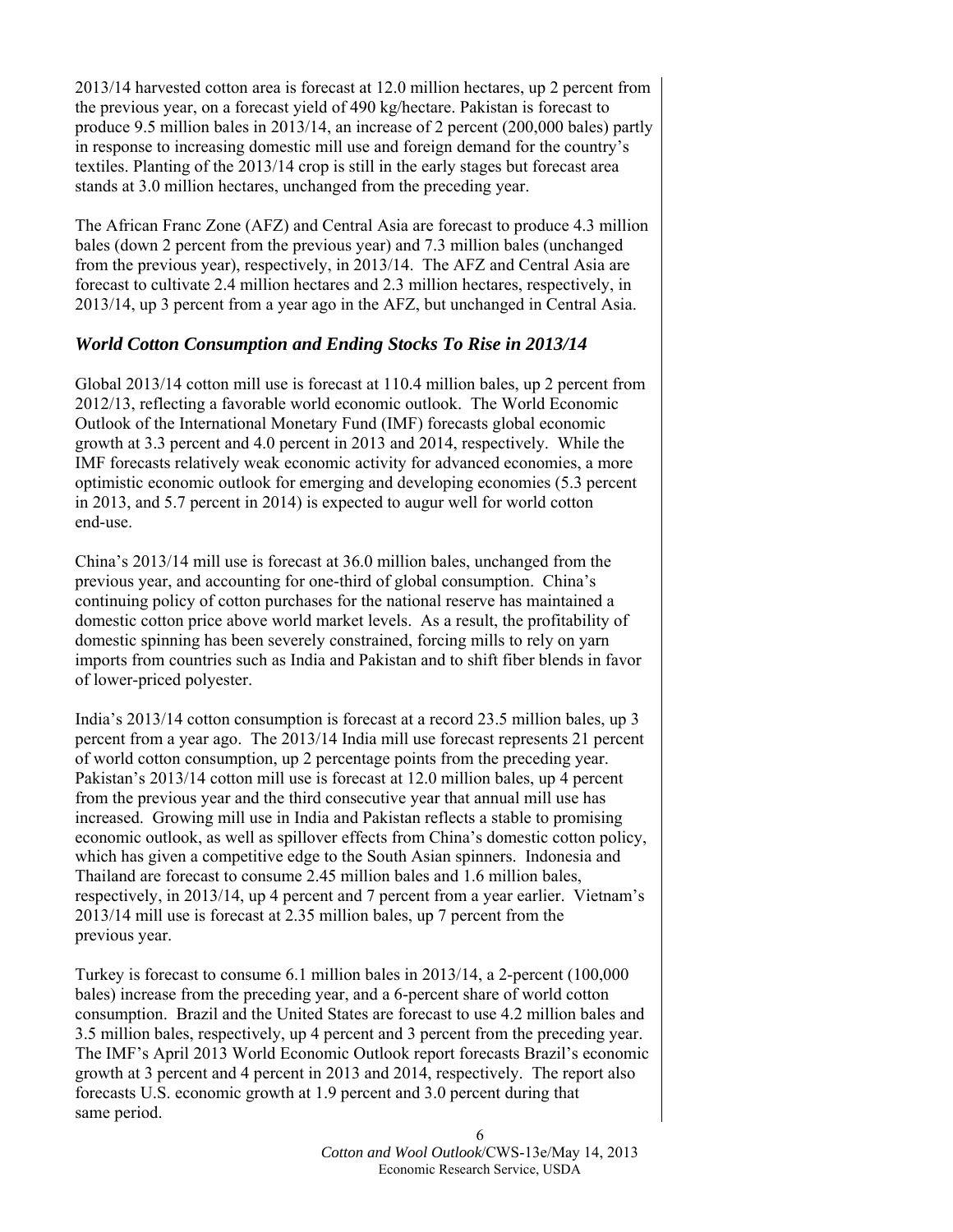Global 2013/14 ending stocks are forecast at a record 92.7 million bales, up 9 percent from the previous year, as production exceeds consumption for the fourth consecutive season. The sharp increase in world stocks is the result of an assumed continuation of China's domestic cotton price support and reserve policies. China's ending stocks, which nearly tripled in 2011/12 and are estimated to rise 55 percent in 2012/13, are projected to increase another 20 percent in 2013/14, as the national reserve increases to about 50 million bales. If these projections are realized, China will account for 63 percent of 2013/14 global ending stocks, up 6 percentage points from the previous year (fig. 4). With China's government stockpiling a rising share of world cotton stocks, stocks outside of China are projected to fall by nearly 2 million bales. The reduction of stocks available for consumption and trade is supportive of world prices and is, therefore, a factor boosting world cotton production and constraining consumption.

Brazil's ending stocks are forecast at 5.7 million bales in 2013/14, up 4 percent from a year earlier. Pakistan's 2013/14 ending stocks are forecast at 3.2 million bales, up 9 percent from the previous year (maintaining the previous year global ending stocks share of 5.5 percent). The United States and India are forecast to decrease stocks from a year ago by 25 percent and 6 percent, respectively, to 3.0 million bales and 7.4 million bales in 2013/14.

#### *World Cotton Trade To Decline in 2013/14*

World 2013/14 cotton trade is forecast to decline 12 percent from a year ago, to 39.5 million bales, due to a combination of lower exportable supplies and China's policy-driven lower demand for foreign cotton. The 2013/14 forecast will represent the third-consecutive-annual decline in global trade as major exporters such as Australia, Brazil, India, and the United States anticipate sharply lower exports (fig. 5). Australia is forecast to export 4.7 million bales in 2013/14, down 10 percent from the preceding year, leaving its share of world exports unchanged from the previous year's 12 percent. Brazil's 2013/14 exports are forecast at 2.8 million bales, down 37 percent (1.7 million bales) from the previous year, due to lower supplies available from the 2012/13 crop. India is forecast to export 5.5 million bales in 2013/14, a reduction of 1.7 million bales (24 percent) from a year earlier, partly driven by competition from its growing domestic textile industry. The United States—the world's leading cotton exporter—is forecast to export 11.5 million bales in 2013/14, a 13-percent decline from a year earlier, due to the sharply lower expected 2013/14 crop. The African Franc Zone and Central Asia are forecast to export nearly 4.3 million bales and 5.3 million bales, respectively, in 2013/14—up 13 percent from a year ago in the AFZ, but unchanged in Central Asia.

Imports are forecast to increase in Bangladesh, Pakistan, Mexico, and Turkey, but not by enough to offset sharp 2013/14 decreases in China and India. China's 2013/14 imports are forecast at 12.0 million bales, down 34 percent from the previous year, as growing official reserve stocks—in defense of cotton producer minimum support price—create less need for foreign cotton. In forecasting China's 2013/14 imports, the USDA took into consideration current reserve release prices and import quota policies. The 2013/14 projection puts China's share of global imports at 40 percent, down 14 percentage points from the previous year. India is forecast to import 1.0 million bales in 2013/14, down 700,000 bales (41 percent) from the preceding year. Bangladesh and Indonesia are forecast to import 3.8

> *Cotton and Wool Outlook*/CWS-13e/May 14, 2013 Economic Research Service, USDA

7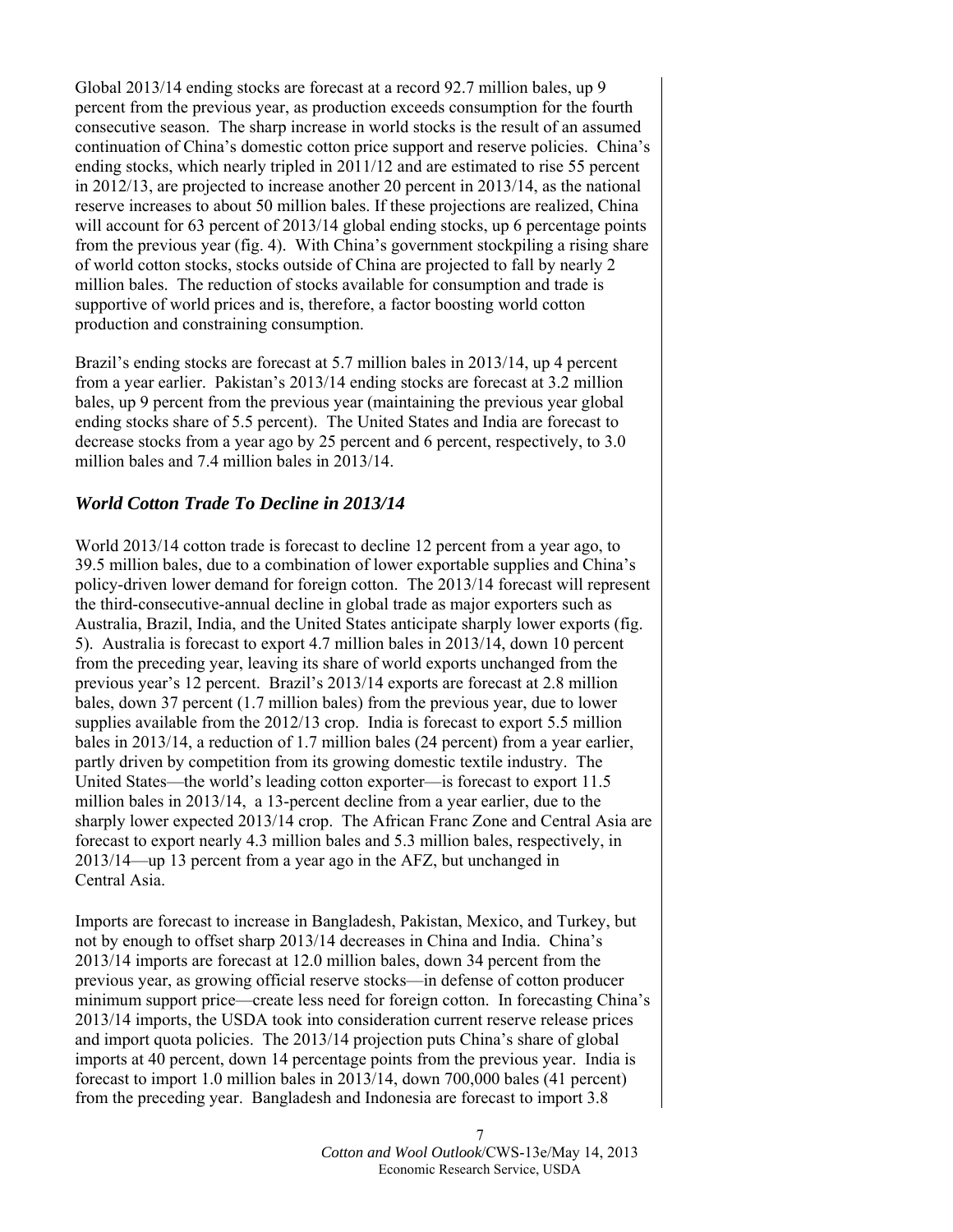million bales and 2.5 million bales, respectively, in 2013/14, up 4 percent and 2 percent from the previous year. Pakistan and Turkey are forecast to import 3.1 million bales and 4.0 million bales in 2013/14, an increase of 13 percent and 8 percent, respectively, from a year earlier. Imports by Mexico and Thailand are forecast at 1.2 million bales and 1.6 million bales, respectively, up 20 percent and 5 percent from the previous year.

# Figure 4 **China's rising share of global ending stocks**



Source: USDA, *World Agricultural Supply and Demand Estimates* reports.

#### Figure 5 **Cotton exports to decline in 2013/14**

Million bales



Source: USDA, *World Agricultural Supply and Demand Estimates* reports.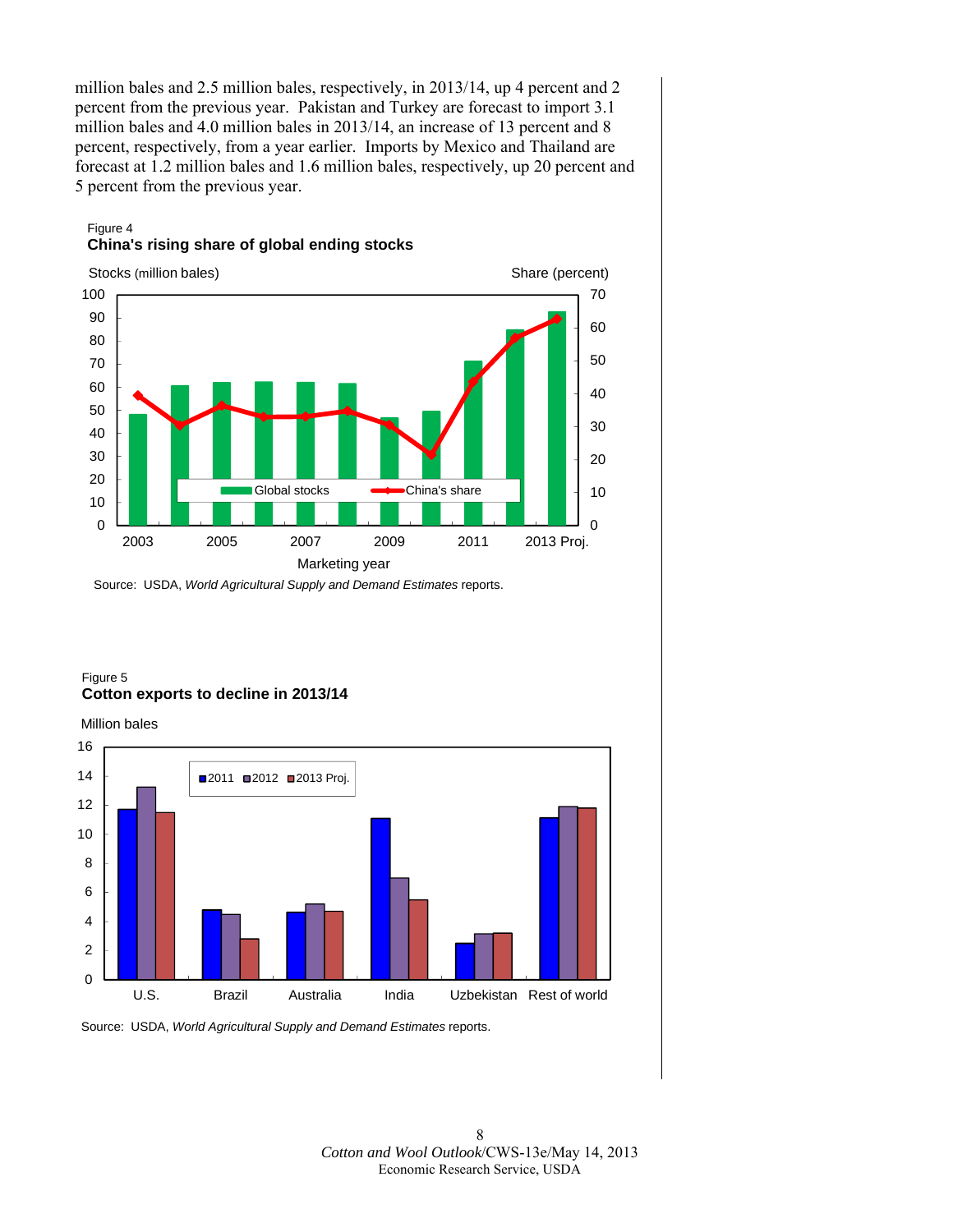#### **Contact Information**

Leslie Meyer (U.S. cotton and textiles), (202) 694-5307, lmeyer@ers.usda.gov Stephen MacDonald (foreign cotton), (202) 694-5305, stephenm@ers.usda.gov James Kiawu (cotton trade), (202) 694-5273, [jkiawu@ers.usda.gov](mailto:jkiawu@ers.usda.gov) Erma McCray (web publishing) (202) 694-5306 [ejmccray@ers.usda.gov](mailto:ejmccray@ers.usda.gov)

#### **Subscription Information**

Subscribe to ERS e-mail notification service at [http://www.ers.usda.gov/subscribe-to-ers](http://www.ers.usda.gov/subscribe-to-ers-e-newsletters.aspx) [-e-newsletters.aspx](http://www.ers.usda.gov/subscribe-to-ers-e-newsletters.aspx) to receive timely notification of newsletter availability. Printed copies can be purchased from the USDA Order Desk by calling 1-800-363-2068 (specify the issue number). To order printed copies of the five field crop newsletters cotton and wool, feed, rice, oil crops, and wheat—as a series, specify series SUB-COR-4043.

#### *Data*

Cotton and Wool Monthly Tables [\(http://www.ers.usda.gov/publications.aspx](http://www.ers.usda.gov/publications.aspx)) Cotton and Wool Charts

# *Related Websites*

**WASDE** <http://usda.mannlib.cornell.edu/MannUsda/viewDocumentInfo.do?documentID=1194>

Cotton Topics http://w[ww.ers.usda.gov/topics/crops/cotton-wool.aspx](http://www.ers.usda.gov/topics/crops/cotton-wool.aspx)

Cotton and Wool Outlook

<http://usda.mannlib.cornell.edu/MannUsda/viewDocumentInfo.do?documentID=1281>

 The U.S. Department of Agriculture (USDA) prohibits discrimination in all its programs and activities on the basis of race, color, national origin, age, disability, and where applicable, sex, marital status, familial status, parental status, religion, sexual orientation, genetic information, political beliefs, reprisal, or because all or a part of an indidual's income is derived from any public assistance program. (Not all prohibited bases apply to all programs.) Persons with disabilities who require alternative means for communication of program information (Braille, large print, audiotape, etc.) should contact USDA's TARGET Center at (202) 720-2600 (voice and TDD). To file a complaint of discrimination, write to USDA, Director, Office of Civil Rights, 1400 Independence Avenue, SW, Washington, DC 20250-9410 or call (800) 795-3272 (voice) or (202) 720-6382 (TDD). USDA is an equal opportunity provider and employer.

#### **E-mail Notification**

Readers of ERS outlook reports have two ways they can receive an e-mail notice about release of reports and associated data.

• Receive timely notification (soon) after the report is posted on the web) via USDA's Economics, Statistics and Market Information System (which is housed at Cornell University's Mann Library). Go to [http://usda.mannlib.cornell.edu/Mann](http://usda.mannlib.cornell.edu/MannUsda/aboutEmailService.do)  [Usda/aboutEmailService.do](http://usda.mannlib.cornell.edu/MannUsda/aboutEmailService.do) and follow the instructions to receive e-mail notices about ERS, Agricultural Marketing Service, National Agricultural Statistics Service, and World Agricultural Outlook Board products.

• Receive weekly notification (on Friday afternoon) via the ERS website. Go to [http://www.ers.usda.gov/subscribe](http://www.ers.usda.gov/subscribe-to-ers-e-newsletters.aspx)to-ers-e-newsletters.aspx and follow the instructions to receive notices about ERS outlook reports, *Amber Waves* magazine, and other reports and data products on specific topics. ERS also offers RSS (really simple syndication) feeds for all ERS products. Go to [http://www.ers.usda.gov/rss/](http://www.ers.usda.gov/rss)

to get started.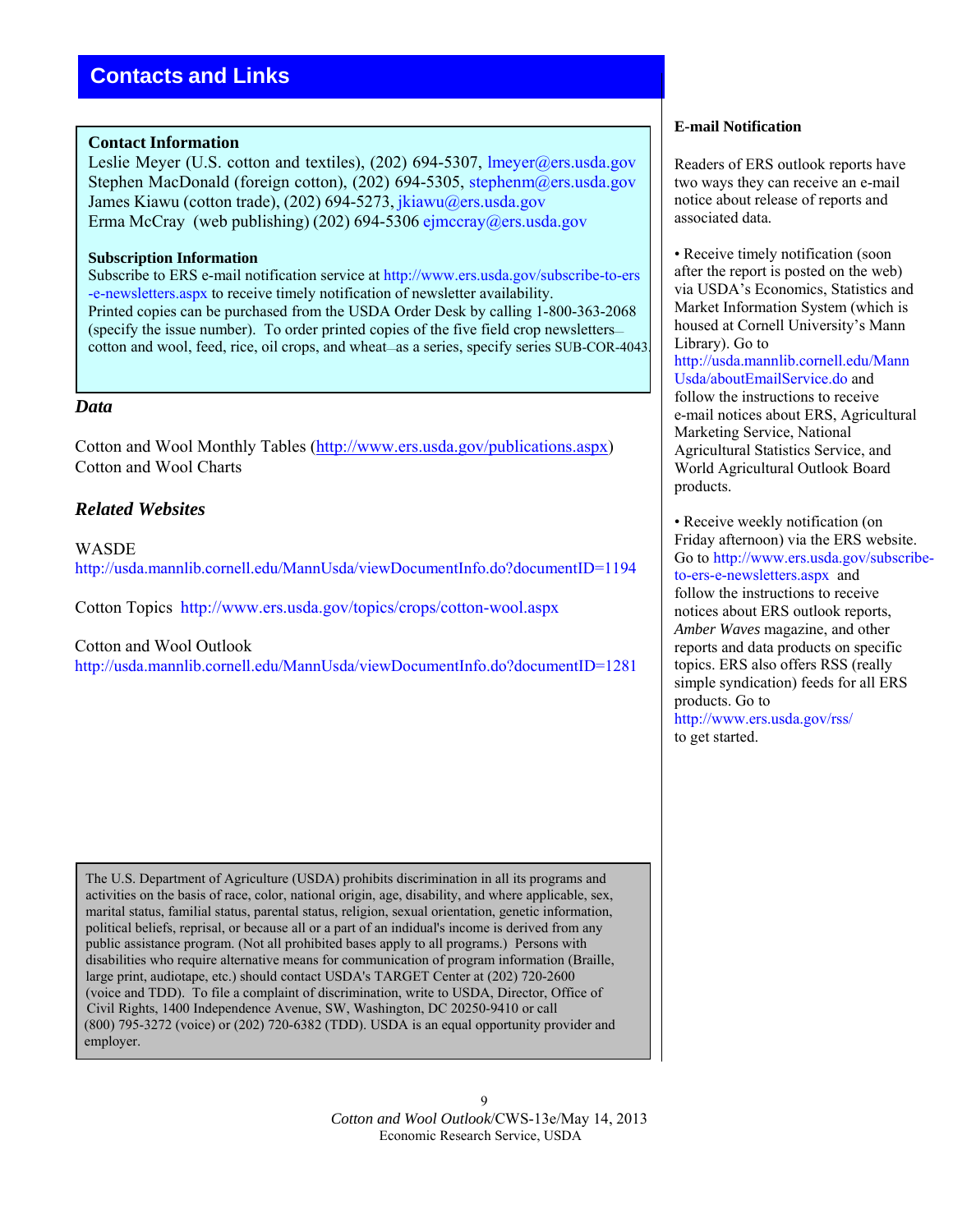| o.o. oo.ton ouppiy   | and doo opening to  | 2013/14               |               |           |  |  |
|----------------------|---------------------|-----------------------|---------------|-----------|--|--|
| Item                 | 2011/12             | 2012/13<br>Apr.       | May           | May       |  |  |
|                      |                     |                       | Million acres |           |  |  |
| Upland:              |                     |                       |               |           |  |  |
| Planted              | 14.428              | 12.077                | 12.076        | 9.820     |  |  |
| Harvested            | 9.156               | 9.190                 | 9.135         | 8.196     |  |  |
|                      |                     | Pounds                |               |           |  |  |
| Yield/harvested acre | 772                 | 862                   | 869           | 786       |  |  |
|                      |                     | Million 480-lb, bales |               |           |  |  |
| Beginning stocks     | 2.572               | 3.081                 | 3.081         | 3.771     |  |  |
| Production           | 14.722              | 16.510                | 16.535        | 13.420    |  |  |
| Total supply 1/      | 17.307              | 19.596                | 19.621        | 17.196    |  |  |
| Mill use             | 3.278               | 3.380                 | 3.380         | 3.475     |  |  |
| Exports              | 11.120              | 12.225                | 12.450        | 10.850    |  |  |
| Total use            | 14.398              | 15.605                | 15.830        | 14.325    |  |  |
| Ending stocks 2/     | 3.081               | 3.946                 | 3.771         | 2.866     |  |  |
|                      |                     |                       | Percent       |           |  |  |
| Stocks-to-use ratio  | 21.4                | 25.3                  | 23.8          | 20.0      |  |  |
|                      |                     |                       | 1,000 acres   |           |  |  |
| Extra-long staple:   |                     |                       |               |           |  |  |
| Planted              | 307.4               | 238.4                 | 238.4         | 206.0     |  |  |
| Harvested            | 304.9               | 236.8                 | 236.8         | 204.0     |  |  |
|                      |                     |                       | Pounds        |           |  |  |
| Yield/harvested acre | 1,340               | 1,581                 | 1,581         | 1,365     |  |  |
|                      | 1,000 480-lb. bales |                       |               |           |  |  |
|                      |                     |                       |               |           |  |  |
| Beginning stocks     | 28                  | 269                   | 269           | 229       |  |  |
| Production           | 851                 | 780                   | 780           | 580       |  |  |
| Total supply 1/      | 885                 | 1,049                 | 1,049         | 809       |  |  |
| Mill use             | 22<br>594           | 20<br>775             | 20<br>800     | 25<br>650 |  |  |
| Exports<br>Total use | 616                 | 795                   | 820           | 675       |  |  |
| Ending stocks 2/     | 269                 | 254                   | 229           | 134       |  |  |
|                      |                     |                       | Percent       |           |  |  |
|                      |                     |                       |               |           |  |  |
| Stocks-to-use ratio  | 43.7                | 32.0                  | 27.9          | 19.9      |  |  |

| Table 1--U.S. cotton supply and use estimates |  |  |  |  |  |
|-----------------------------------------------|--|--|--|--|--|
|-----------------------------------------------|--|--|--|--|--|

1/ Includes imports. 2/ Includes unaccounted.

Sources: USDA, World Agricultural Outlook Board; and

U.S. Dept. of Commerce, U.S. Census Bureau.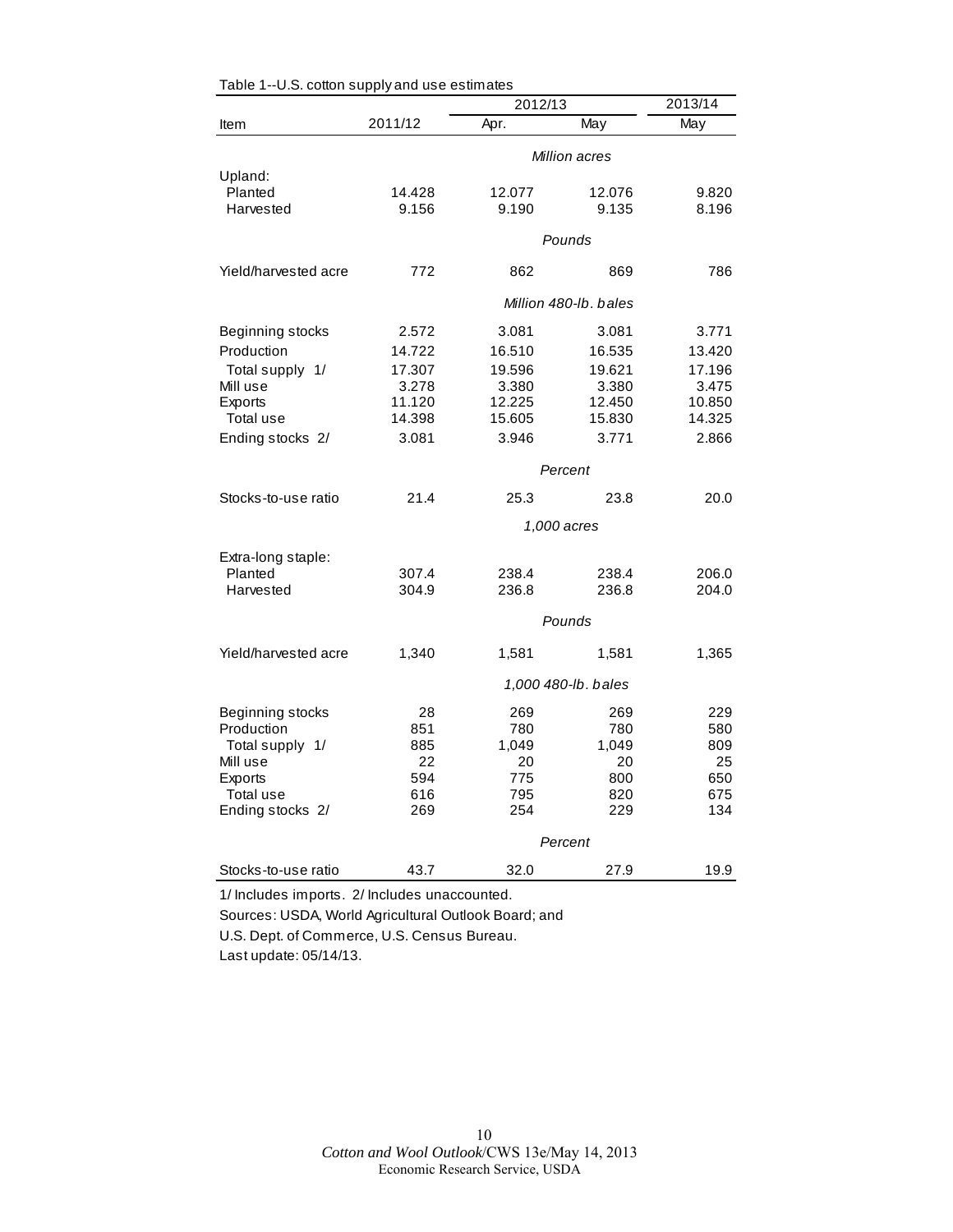|                      |         | 2012/13 |                       |        |  |
|----------------------|---------|---------|-----------------------|--------|--|
| Item                 | 2011/12 | Apr.    | May                   | May    |  |
|                      |         |         | Million 480-lb, bales |        |  |
| Supply:              |         |         |                       |        |  |
| Beginning stocks--   |         |         |                       |        |  |
| World                | 49.44   | 70.16   | 71.22                 | 84.78  |  |
| Foreign              | 46.84   | 66.81   | 67.87                 | 80.78  |  |
| Production--         |         |         |                       |        |  |
| World                | 125.14  | 119.70  | 120.95                | 117.82 |  |
| Foreign              | 109.57  | 102.41  | 103.63                | 103.82 |  |
| Imports--            |         |         |                       |        |  |
| World                | 45.07   | 43.71   | 45.21                 | 39.50  |  |
| Foreign              | 45.05   | 43.70   | 45.21                 | 39.50  |  |
| Use:                 |         |         |                       |        |  |
| Mill use--           |         |         |                       |        |  |
| World                | 103.31  | 107.44  | 108.15                | 110.43 |  |
| Foreign              | 100.01  | 104.04  | 104.75                | 106.93 |  |
| Exports--            |         |         |                       |        |  |
| World                | 45.87   | 43.70   | 45.01                 | 39.50  |  |
| Foreign              | 34.15   | 30.70   | 31.76                 | 28.00  |  |
| Ending stocks--      |         |         |                       |        |  |
| World                | 71.22   | 82.45   | 84.78                 | 92.74  |  |
| Foreign              | 67.87   | 78.25   | 80.78                 | 89.74  |  |
|                      | Percent |         |                       |        |  |
| Stocks-to-use ratio: |         |         |                       |        |  |
| World                | 68.9    | 76.7    | 78.4                  | 84.0   |  |
| Foreign              | 67.9    | 75.2    | 77.1                  | 83.9   |  |

| Table 2--World cotton supply and use estimates |  |
|------------------------------------------------|--|
|                                                |  |

Source: USDA, World Agricultural Outlook Board, *World Agricultural Supply and Demand Estimates* . Last update: 05/14/13.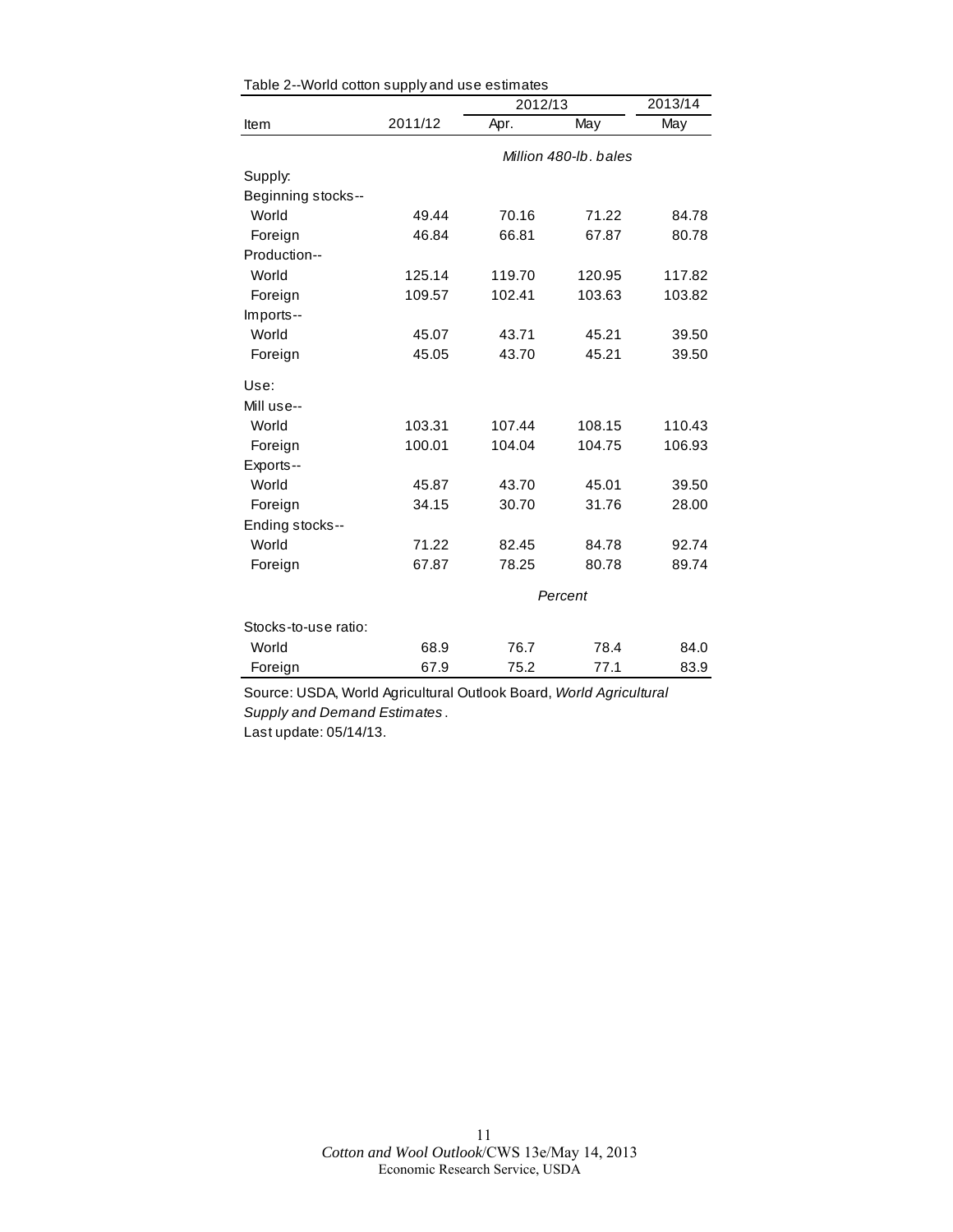|                         | Jan.    | Feb.                | Mar.      | Mar.      |
|-------------------------|---------|---------------------|-----------|-----------|
| Item                    | 2013    | 2013                | 2013      | 2012      |
|                         |         | 1,000 480-lb. bales |           |           |
| Cotton:                 |         |                     |           |           |
| Stocks, beginning       | 14,039  | 13,418              | 11,653    | 10,615    |
| Ginnings                | 1,254   | 315                 | 0         | 0         |
| Imports since August 1  | 2.8     | 3.0                 | 3.7       | 11.3      |
|                         |         | Million pounds      |           |           |
| Manmade:                |         |                     |           |           |
| Production              | 511.1   | 509.0               | 527.6     | 540.0     |
| Noncellulosic           | 511.1   | 509.0               | 527.6     | 540.0     |
| Cellulosic              | NA      | <b>NA</b>           | <b>NA</b> | <b>NA</b> |
| Total since January 1   | 511.1   | 1,020.1             | 1,547.7   | 1,533.1   |
|                         |         |                     |           |           |
|                         | Dec.    | Jan.                | Feb.      | Feb.      |
|                         | 2012    | 2013                | 2013      | 2012      |
|                         |         | Million pounds      |           |           |
| Raw fiber imports:      | 126.8   | 148.2               | 140.8     | 140.1     |
| Noncellulosic           | 114.6   | 135.8               | 128.7     | 127.1     |
| Cellulosic              | 12.2    | 12.4                | 12.1      | 13.0      |
| Total since January 1   | 1,819.7 | 148.2               | 289.0     | 288.7     |
|                         |         | 1,000 pounds        |           |           |
| Wool and mohair:        |         |                     |           |           |
| Raw wool imports, clean | 416.4   | 457.3               | 251.4     | 968.1     |
| 48s-and-finer           | 137.0   | 331.3               | 127.6     | 462.1     |
| Not-finer-than-46s      | 279.4   | 126.1               | 123.8     | 506.0     |
| Total since January 1   | 9,114.5 | 457.3               | 708.7     | 1,679.7   |
| Wool top imports        | 446.7   | 426.3               | 621.4     | 268.1     |
| Total since January 1   | 4,544.8 | 426.3               | 1,047.7   | 644.3     |
| Mohair imports, clean   | 0.0     | 0.0                 | 0.0       | 0.0       |
| Total since January 1   | 7.2     | 0.0                 | 0.0       | 0.0       |

#### Table 3--U.S. fiber supply

NA = Not available.

Sources: USDA, National Agricultural Statistics Service;

U.S. Dept. of Commerce, U.S. Census Bureau; and *Fiber Organon.* Last update: 05/14/13.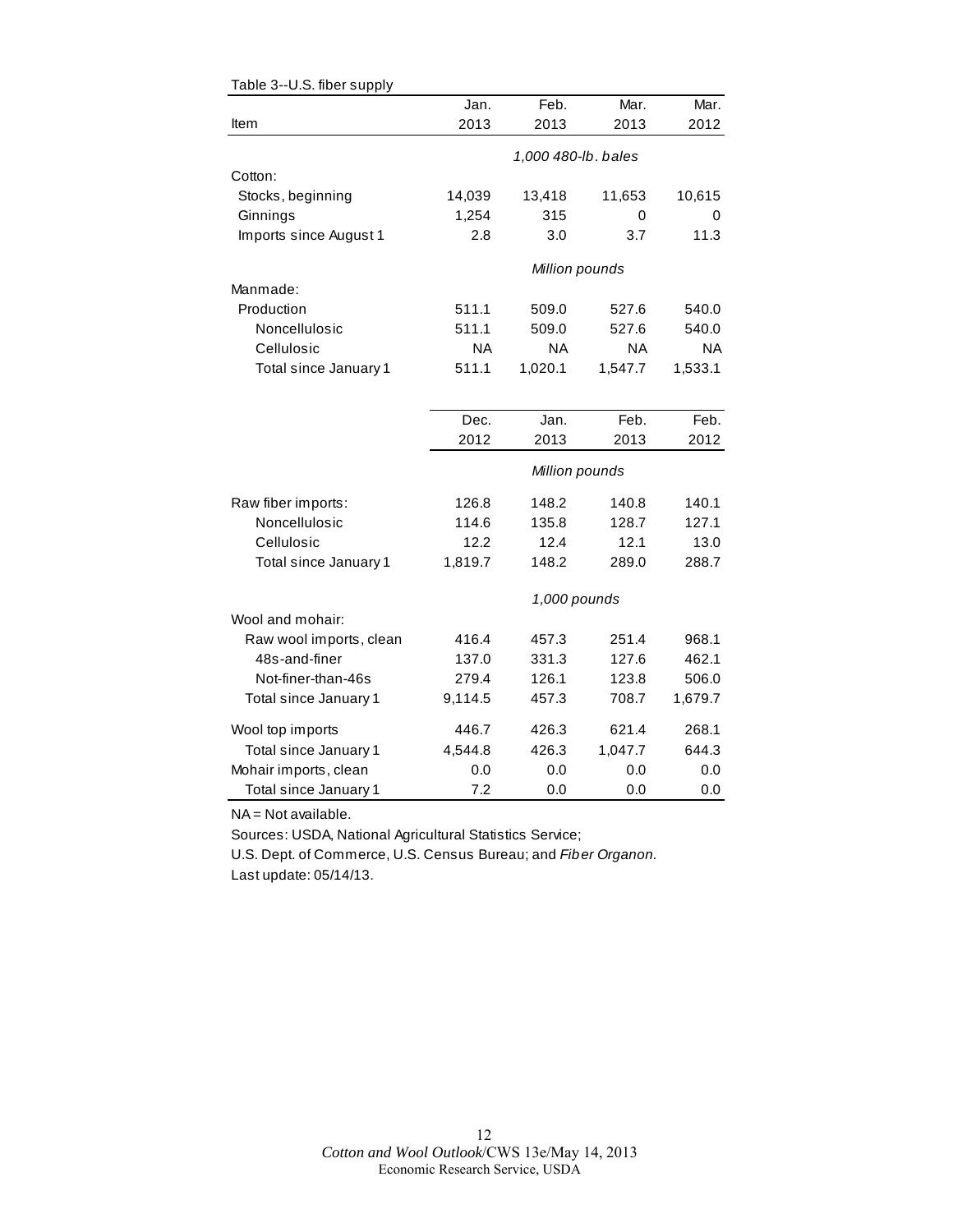| o.o. liber demand           |              |                     |              |              |  |  |
|-----------------------------|--------------|---------------------|--------------|--------------|--|--|
|                             | Jan.         | Feb.                | Mar.         | Mar.         |  |  |
| Item                        | 2013         | 2013                | 2013         | 2012         |  |  |
|                             |              | 1,000 480-lb. bales |              |              |  |  |
| Cotton:                     |              |                     |              |              |  |  |
| All consumed by mills 1/    | 299          | 281                 | 303          | 288          |  |  |
| Total since August 1        | 1,695        | 1,976               | 2,279        | 2,212        |  |  |
| Daily rate                  | 13.0         | 14.1                | 14.4         | 13.1         |  |  |
|                             |              |                     |              |              |  |  |
| Upland consumed by mills 1/ | 297          | 280                 | 301          | 287          |  |  |
| Total since August 1        | 1,687        | 1,967               | 2,269        | 2,199        |  |  |
| Daily Rate                  | 12.9         | 14.0                | 14.4         | 13.0         |  |  |
|                             |              |                     |              |              |  |  |
| Upland exports              | 1,502        | 1,733               | 1,492        | 1,540        |  |  |
| Total since August 1        | 4,871        | 6,604               | 8,097        | 6,862        |  |  |
| Sales for next season       | 67           | 368                 | 293          | 321          |  |  |
| Total since August 1        | 609          | 977                 | 1,270        | 906          |  |  |
| Extra-long staple exports   | 75.4         | 66.0                | 85.9         | 87.0         |  |  |
| Total since August 1        | 368.1        | 434.1               | 520.0        | 390.9        |  |  |
| Sales for next season       | 0.0          | 35.3                | 18.8         | 1.1          |  |  |
| Total since August 1        | 4.4          | 39.8                | 58.6         | 42.0         |  |  |
|                             |              |                     |              |              |  |  |
|                             | Dec.         | Jan.                | Feb.         | Feb.         |  |  |
|                             | 2012         | 2013                | 2013         | 2012         |  |  |
|                             |              |                     |              |              |  |  |
|                             |              | Million pounds      |              |              |  |  |
| Manmade:                    |              |                     |              |              |  |  |
| Raw fiber exports           | 49.5         | 51.2                | 53.1         | 57.3         |  |  |
| Noncellulosic               | 49.1         | 50.7                | 52.5         | 56.8         |  |  |
| Cellulosic                  | 0.4          | 0.5<br>51.2         | 0.6<br>104.3 | 0.5<br>108.2 |  |  |
| Total since January 1       | 679.6        |                     |              |              |  |  |
|                             | 1,000 pounds |                     |              |              |  |  |
| Wool and mohair:            |              |                     |              |              |  |  |
| Raw wool exports, clean     | 596.5        | 665.2               | 1,016.2      | 410.3        |  |  |
| Total since January 1       | 7,740.6      | 665.2               | 1,681.4      | 601.6        |  |  |
| Wool top exports            | 138.9        | 232.8               | 198.4        | 41.6         |  |  |
| Total since January 1       | 1,060.8      | 232.8               | 431.2        | 41.6         |  |  |
| Mohair exports, clean       | 130.8        | 1.7                 | 0.0          | 0.0          |  |  |
| Total since January 1       | 582.8        | 1.7                 | 1.7          | 0.0          |  |  |

Table 4--U.S. fiber demand

1/ Estimated by USDA.

Sources: USDA, Farm Service Agency; USDA, Foreign Agricultural Service,

*U.S. Export Sales;* U.S. Dept. of Commerce, U.S. Census Bureau; and *Fiber Organon.* Last update: 05/14/13.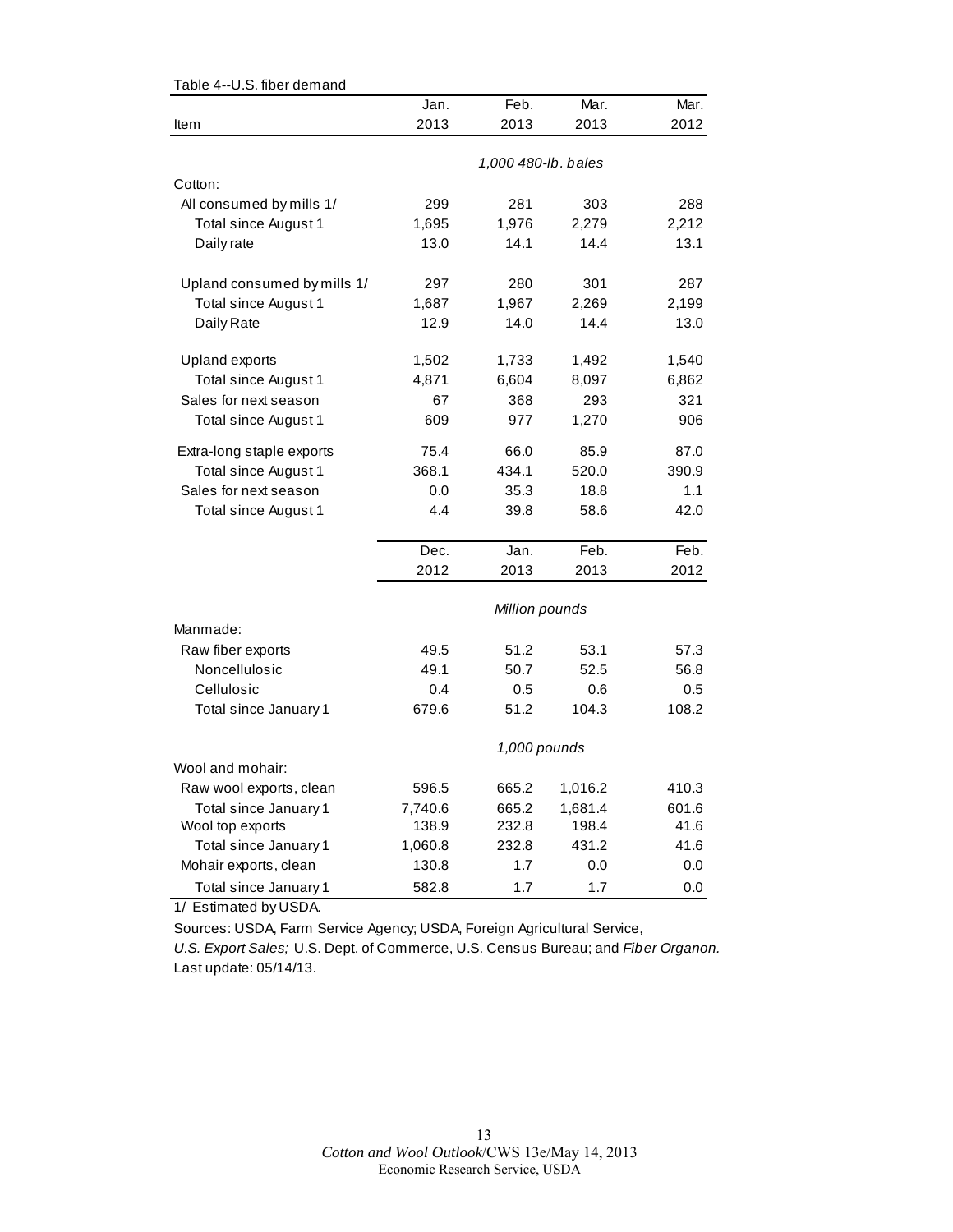|                            | Feb.      | Mar.              | Apr.      | Apr.      |
|----------------------------|-----------|-------------------|-----------|-----------|
| Item                       | 2013      | 2013              | 2013      | 2012      |
|                            |           |                   |           |           |
|                            |           | Cents per pound   |           |           |
| Domestic cotton prices:    |           |                   |           |           |
| Adjusted world price       | 69.00     | 72.92             | 71.74     | 78.34     |
| Upland spot 41-34          | 76.87     | 82.80             | 80.94     | 83.37     |
| Pima spot 03-46            | 109.05    | 111.65            | 116.50    | 127.00    |
| Average price received by  |           |                   |           |           |
| upland producers           | 75.30     | 75.30             | 74.80     | 90.40     |
| Far Eastern cotton quotes: |           |                   |           |           |
| A Index                    | 89.86     | 94.74             | 92.90     | 99.33     |
| Memphis/Eastern            | 92.06     | 97.06             | 94.31     | 102.13    |
| Memphis/Orleans/Texas      | 91.69     | 96.81             | 94.06     | 102.13    |
| California/Arizona         | 95.31     | 100.00            | 97.56     | 103.50    |
|                            |           | Dollars per pound |           |           |
| Wool prices (clean):       |           |                   |           |           |
| U.S.56s                    | <b>NQ</b> | <b>NQ</b>         | <b>NQ</b> | <b>NQ</b> |
| Australian 56s 1/          | 3.95      | 4.00              | 3.74      | 4.11      |
| <b>U.S. 60s</b>            | <b>NQ</b> | <b>NQ</b>         | <b>NQ</b> | <b>NQ</b> |
| Australian 60s 1/          | 5.76      | 5.63              | 5.17      | 6.03      |
| U.S. 64s                   | NQ.       | <b>NQ</b>         | NQ.       | NQ.       |
| Australian 64s 1/          | 5.95      | 5.84              | 5.38      | 6.35      |

#### Table 5--U.S. and world fiber prices

NQ = No quote.

1/ In bond, Charleston, SC.

Sources: USDA, *Cotton Price Statistics* ; Cotlook Ltd., *Cotton Outlook;* 

and trade reports.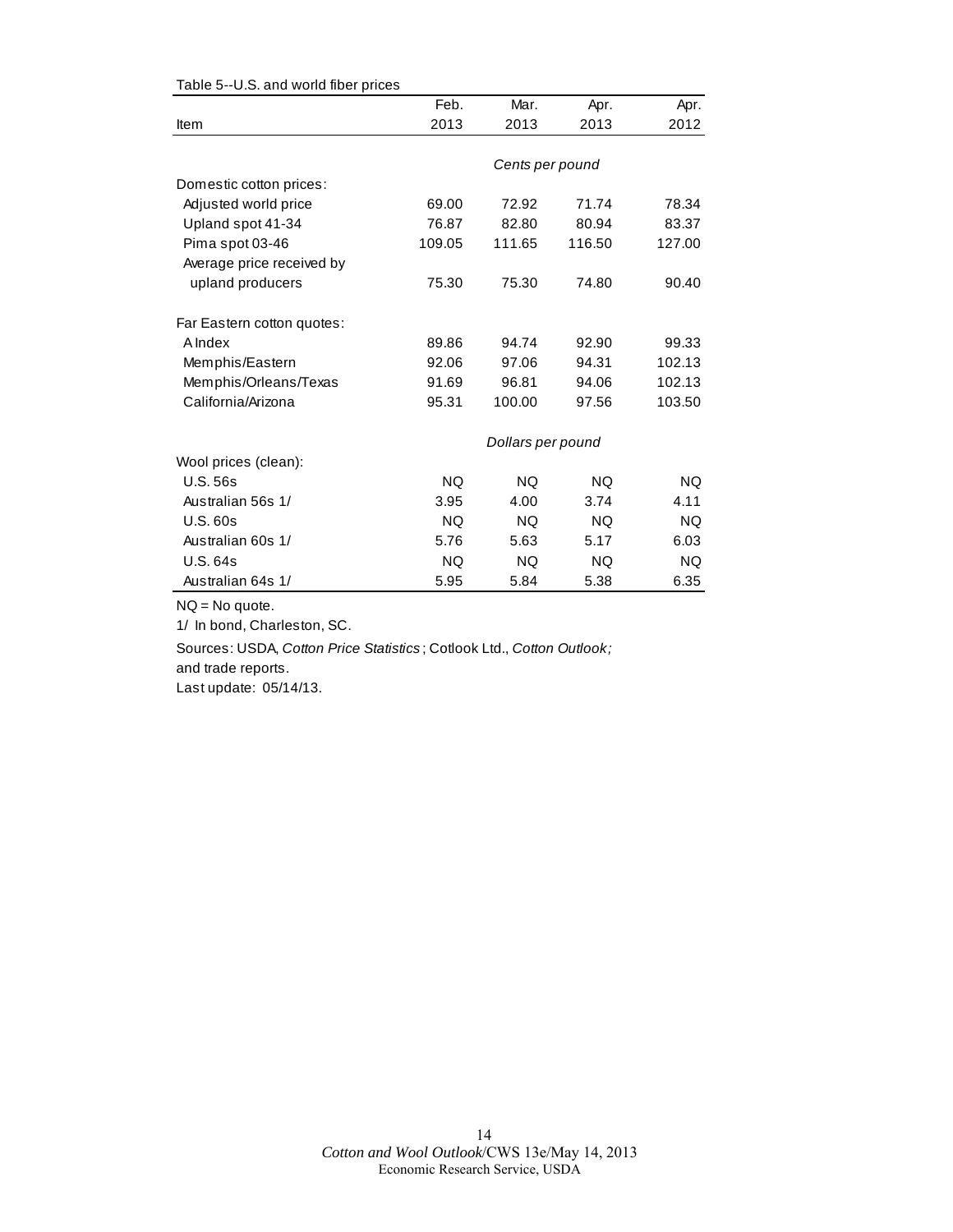| Table 6--U.S. textile imports, by fiber |           |           |                 |           |  |  |
|-----------------------------------------|-----------|-----------|-----------------|-----------|--|--|
|                                         | Jan.      | Feb.      | Mar.            | Mar.      |  |  |
| Item                                    | 2013      | 2013      | 2013            | 2012      |  |  |
|                                         |           |           | 1,000 pounds 1/ |           |  |  |
| Yarn, thread, and fabric:               | 252,843   | 233,183   | 223,908         | 242,921   |  |  |
| Cotton                                  | 53,632    | 49,718    | 44,205          | 51,990    |  |  |
| Linen                                   | 25,325    | 17,409    | 19,196          | 21,001    |  |  |
| Wool                                    | 3,556     | 3,127     | 3,247           | 3,390     |  |  |
| Silk                                    | 547       | 429       | 486             | 542       |  |  |
| Manmade                                 | 169,783   | 162,500   | 156,774         | 165,999   |  |  |
| Apparel:                                | 889,304   | 875,084   | 743,938         | 731,395   |  |  |
| Cotton                                  | 499,299   | 499,440   | 438,625         | 428,685   |  |  |
| Linen                                   | 9,831     | 10,398    | 8,142           | 9,381     |  |  |
| Wool                                    | 18,543    | 17,178    | 14,323          | 15,137    |  |  |
| Silk                                    | 10,045    | 10,302    | 7,625           | 8,616     |  |  |
| Manmade                                 | 351,586   | 337,766   | 275,222         | 269,577   |  |  |
| Home furnishings:                       | 214,129   | 213,658   | 176,401         | 173,995   |  |  |
| Cotton                                  | 123,563   | 123,263   | 113,890         | 108,381   |  |  |
| Linen                                   | 920       | 864       | 639             | 630       |  |  |
| Wool                                    | 403       | 315       | 309             | 305       |  |  |
| Silk                                    | 146       | 175       | 138             | 145       |  |  |
| Manmade                                 | 89,097    | 89,040    | 61,425          | 64,535    |  |  |
| Floor coverings:                        | 66,620    | 56,211    | 58,001          | 57,506    |  |  |
| Cotton                                  | 7,884     | 6,696     | 7,231           | 7,337     |  |  |
| Linen                                   | 18,082    | 15,384    | 15,355          | 15,257    |  |  |
| Wool                                    | 9,271     | 7,793     | 9,210           | 9,226     |  |  |
| Silk                                    | 1,618     | 1,205     | 1,755           | 1,648     |  |  |
| Manmade                                 | 29,765    | 25,133    | 24,450          | 24,037    |  |  |
| Total imports: 2/                       | 1,423,363 | 1,378,474 | 1,202,603       | 1,206,201 |  |  |
| Cotton                                  | 684,611   | 679,320   | 604,191         | 596,652   |  |  |
| Linen                                   | 54,158    | 44,055    | 43,333          | 46,268    |  |  |
| Wool                                    | 31,778    | 28,420    | 27,105          | 28,059    |  |  |
| Silk                                    | 12,357    | 12,111    | 10,004          | 10,951    |  |  |
| Manmade                                 | 640,458   | 614,568   | 517,971         | 524,271   |  |  |

 $Table 6-11$ S. toxtilo imports, by fib

1/ Raw-fiber equivalent. 2/ Includes headgear.

Sources: USDA, Economic Research Service; and U.S. Dept. of Commerce, U.S. Census Bureau. Last update: 05/14/13.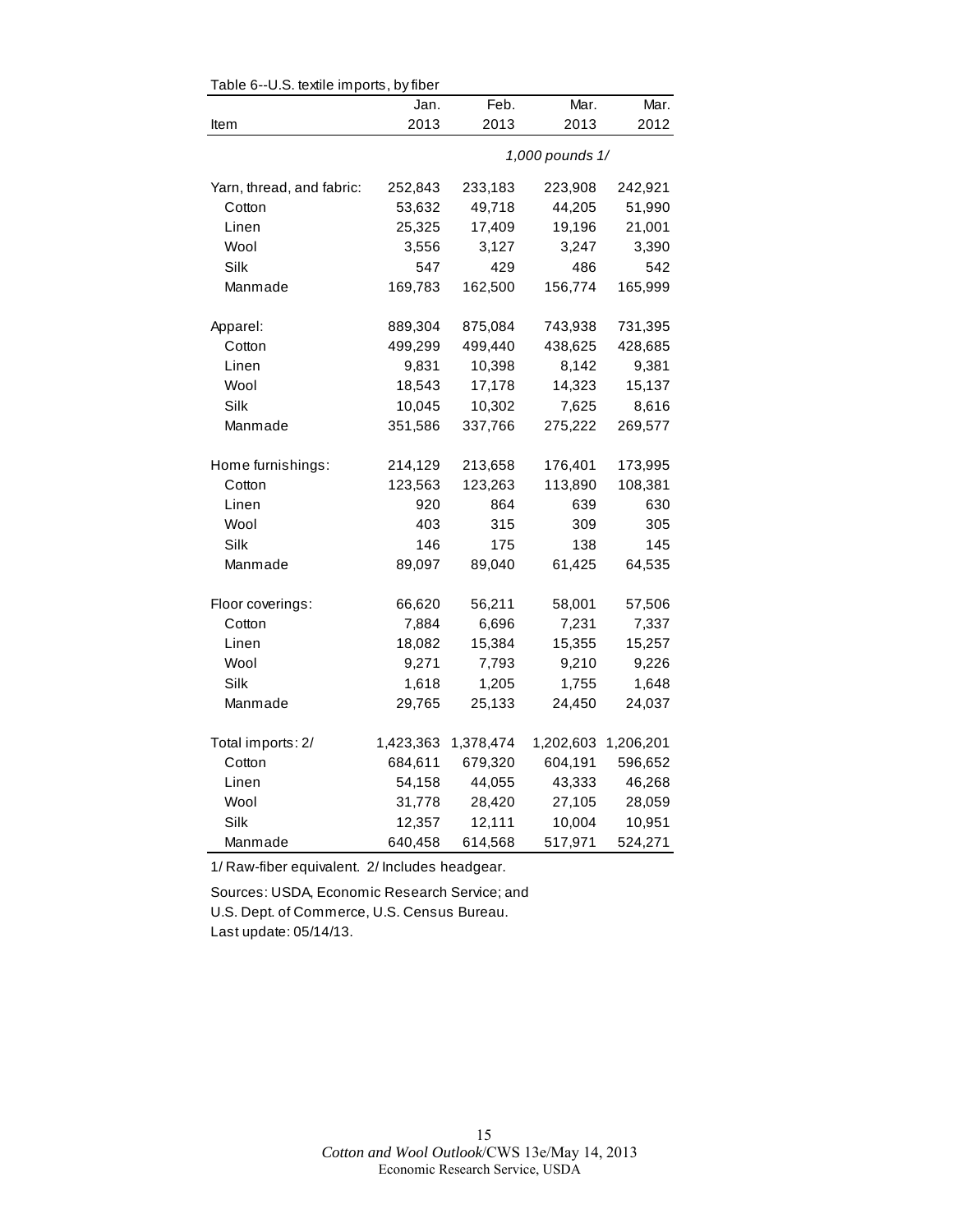|                           | Jan.    | Feb.    | Mar.            | Mar.    |
|---------------------------|---------|---------|-----------------|---------|
| Item                      | 2013    | 2013    | 2013            | 2012    |
|                           |         |         | 1,000 pounds 1/ |         |
| Yarn, thread, and fabric: | 222,046 | 232,167 | 244,938         | 249,053 |
| Cotton                    | 117,058 | 125,091 | 130,802         | 121,932 |
| Linen                     | 6,127   | 6,454   | 7,019           | 7,357   |
| Wool                      | 2,272   | 2,238   | 2,463           | 3,643   |
| Silk                      | 994     | 936     | 1,270           | 1,073   |
| Manmade                   | 95,595  | 97,447  | 103,384         | 115,049 |
| Apparel:                  | 24,654  | 25,407  | 27,042          | 25,163  |
| Cotton                    | 10,788  | 10,969  | 11,873          | 11,024  |
| Linen                     | 402     | 426     | 435             | 604     |
| Wool                      | 1,272   | 1,402   | 1,561           | 1,426   |
| Silk                      | 1,127   | 1,347   | 1,251           | 1,103   |
| Manmade                   | 11,065  | 11,263  | 11,921          | 11,006  |
| Home furnishings:         | 4,376   | 3,755   | 4,506           | 5,100   |
| Cotton                    | 2,140   | 1,746   | 2,257           | 2,528   |
| Linen                     | 216     | 185     | 183             | 196     |
| Wool                      | 157     | 149     | 121             | 99      |
| Silk                      | 148     | 114     | 100             | 107     |
| Manmade                   | 1,715   | 1,560   | 1,845           | 2,170   |
| Floor coverings:          | 28,954  | 29,336  | 31,535          | 31,275  |
| Cotton                    | 1,985   | 1,959   | 2,329           | 2,055   |
| Linen                     | 972     | 897     | 1,205           | 1,044   |
| Wool                      | 2,883   | 2,715   | 3,068           | 3,351   |
| Silk                      | 17      | 47      | 35              | 33      |
| Manmade                   | 23,097  | 23,718  | 24,896          | 24,792  |
| Total exports: 2/         | 280,138 | 290,767 | 308,152         | 310,720 |
| Cotton                    | 132,055 | 139,842 | 147,336         | 137,631 |
| Linen                     | 7,717   | 7,963   | 8,842           | 9,200   |
| Wool                      | 6,585   | 6,508   | 7,219           | 8,525   |
| Silk                      | 2,286   | 2,443   | 2,657           | 2,316   |
| Manmade                   | 131,494 | 134,011 | 142,098         | 153,048 |

Table 7--U.S. textile exports, by fiber

1/ Raw-fiber equivalent. 2/ Includes headgear.

Sources: USDA, Economic Research Service; and U.S. Dept. of Commerce, U.S. Census Bureau. Last update: 05/14/13.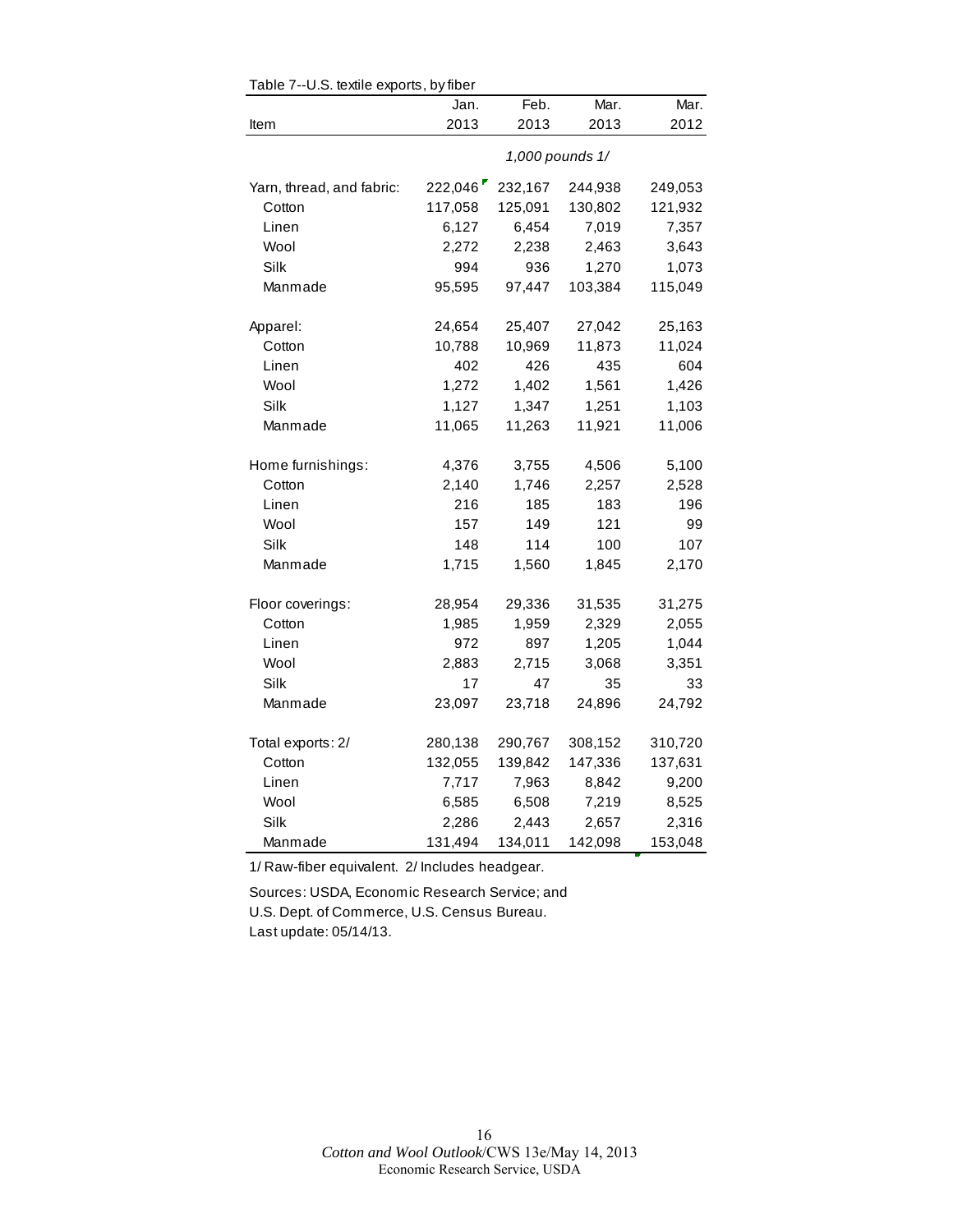| Table 8--U.S. cotton textile imports, by origin |         |         |                 |         |  |
|-------------------------------------------------|---------|---------|-----------------|---------|--|
|                                                 | Jan.    | Feb.    | Mar.            | Mar.    |  |
| Region/country                                  | 2013    | 2013    | 2013            | 2012    |  |
|                                                 |         |         | 1,000 pounds 1/ |         |  |
| North America                                   | 104,814 | 132,256 | 143,308         | 146,201 |  |
| Canada                                          | 2,959   | 2,725   | 2,852           | 3,014   |  |
| Costa Rica                                      | 199     | 789     | 688             | 933     |  |
| Dominican Republic                              | 3,982   | 6,358   | 6,839           | 5,656   |  |
| El Salvador                                     | 13,232  | 18,309  | 20,298          | 24,493  |  |
| Guatemala                                       | 6,580   | 7,761   | 8,251           | 8,463   |  |
| Haiti                                           | 8,448   | 12,292  | 13,662          | 10,777  |  |
| Honduras                                        | 17,598  | 28,209  | 31,599          | 30,572  |  |
| Mexico                                          | 38,789  | 42,106  | 40,750          | 46,393  |  |
| Nicaragua                                       | 13,026  | 13,653  | 18,364          | 15,884  |  |
| South America                                   | 5,060   | 3,866   | 5,342           | 4,269   |  |
| Brazil                                          | 93      | 132     | 163             | 253     |  |
| Colombia                                        | 1,794   | 1,663   | 2,466           | 1,300   |  |
| Peru                                            | 3,129   | 2,020   | 2,675           | 2,626   |  |
| Europe                                          | 10,661  | 10,037  | 11,153          | 10,348  |  |
| Germany                                         | 864     | 958     | 1,010           | 888     |  |
| Italy                                           | 1,687   | 1,449   | 1,651           | 1,828   |  |
| Portugal                                        | 1,194   | 1,108   | 1,107           | 902     |  |
| Turkey                                          | 4,847   | 4,480   | 4,729           | 3,974   |  |
| Asia                                            | 547,969 | 521,707 | 429,783         | 421,610 |  |
| <b>Bahrain</b>                                  | 1,167   | 1,332   | 1,536           | 2,258   |  |
| Bangladesh                                      | 52,851  | 51,747  | 51,585          | 47,770  |  |
| Cambodia                                        | 18,211  | 17,091  | 17,790          | 17,767  |  |
| China                                           | 234,107 | 229,485 | 128,015         | 134,309 |  |
| Hong Kong                                       | 877     | 811     | 761             | 441     |  |
| India                                           | 60,274  | 58,862  | 66,366          | 63,429  |  |
| Indonesia                                       | 32,742  | 29,632  | 29,048          | 27,796  |  |
| Israel                                          | 889     | 792     | 774             | 1,011   |  |
| Japan                                           | 993     | 915     | 1,166           | 1,080   |  |
| Jordan                                          | 4,267   | 4,333   | 4,066           | 3,655   |  |
| Malaysia                                        | 3,207   | 2,963   | 2,652           | 1,977   |  |
| Pakistan                                        | 64,599  | 52,625  | 61,732          | 58,093  |  |
| Philippines                                     | 4,983   | 4,893   | 5,084           | 4,550   |  |
| South Korea                                     | 5,998   | 5,040   | 4,852           | 5,389   |  |
| Sri Lanka                                       | 7,697   | 6,420   | 7,296           | 7,107   |  |
| Taiwan                                          | 2,664   | 2,471   | 1,655           | 2,734   |  |
| Thailand                                        | 6,681   | 6,659   | 5,856           | 6,010   |  |
| Vietnam                                         | 44,721  | 44,717  | 38,617          | 35,179  |  |
| Oceania                                         | 27      | 10      | 29              | 70      |  |
| Africa                                          | 16,081  | 11,444  | 14,576          | 14,155  |  |
| Egypt                                           | 8,996   | 6,835   | 8,556           | 7,746   |  |
| Kenya                                           | 1,694   | 1,250   | 1,986           | 2,188   |  |
| Lesotho                                         | 3,033   | 1,522   | 2,246           | 2,301   |  |
| Mauritius                                       | 892     | 727     | 704             | 730     |  |
| World 2/                                        | 684,611 | 679,320 | 604,191         | 596,652 |  |

1/ Raw-fiber equivalent. 2/ Totals may not add due to rounding.

Sources: USDA, Economic Research Service; and

U.S. Dept. of Commerce, U.S. Census Bureau.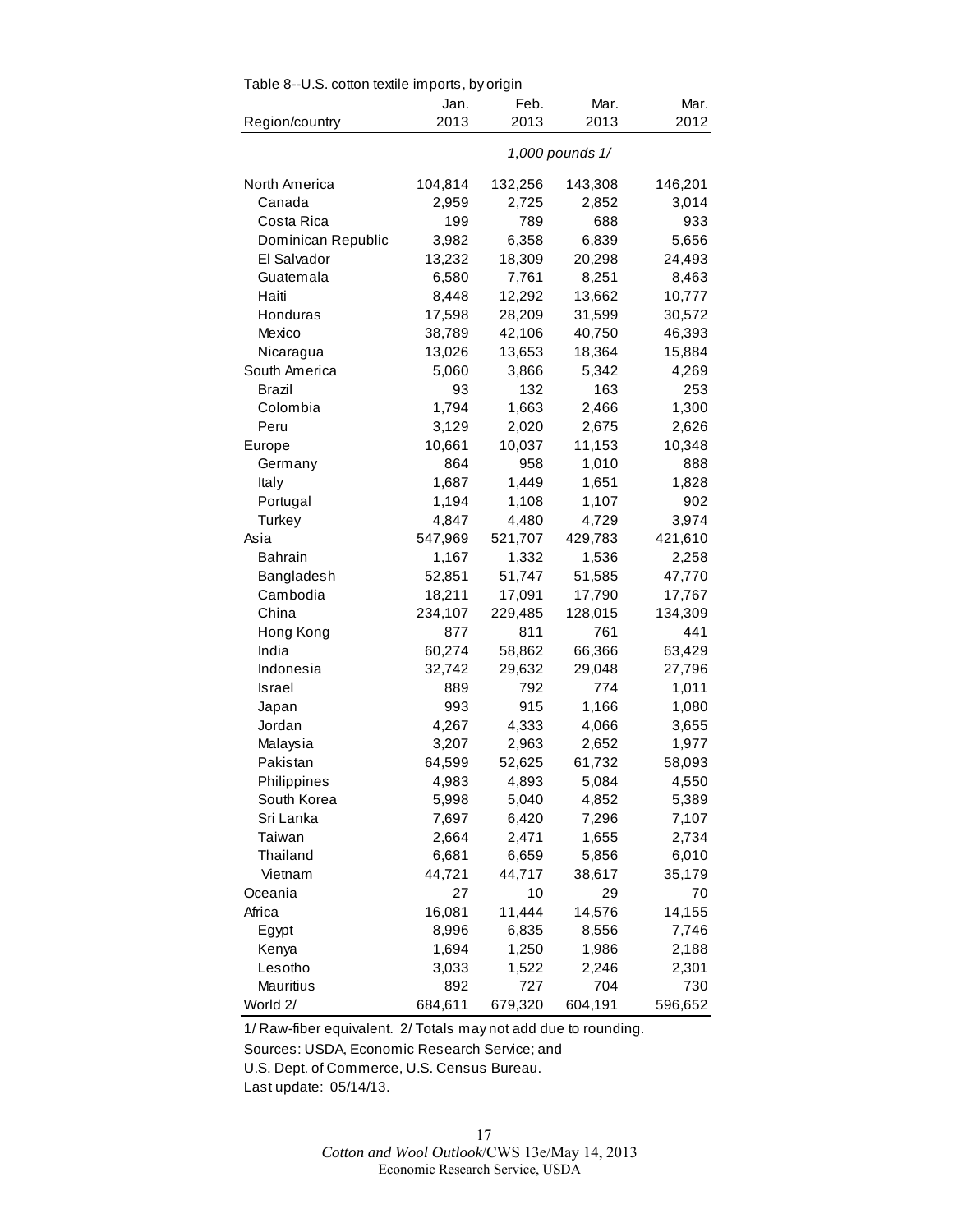| Table 9--U.S. cotton textile exports, by destination |         |         |                 |         |
|------------------------------------------------------|---------|---------|-----------------|---------|
|                                                      | Jan.    | Feb.    | Mar.            | Mar.    |
| Region/country                                       | 2013    | 2013    | 2013            | 2012    |
|                                                      |         |         | 1,000 pounds 1/ |         |
| North America                                        | 109,254 | 113,224 | 121,122         | 123,245 |
| <b>Bahamas</b>                                       | 147     | 87      | 129             | 139     |
| Canada                                               | 10,138  | 8,660   | 9,233           | 10,062  |
| Costa Rica                                           | 300     | 172     | 364             | 296     |
| Dominican Republic                                   | 17,584  | 16,711  | 17,055          | 19,725  |
| El Salvador                                          | 10,130  | 10,789  | 13,157          | 11,562  |
| Guatemala                                            | 2,460   | 2,541   | 2,773           | 2,835   |
| Haiti                                                | 485     | 817     | 752             | 467     |
| Honduras                                             | 41,145  | 45,831  | 50,354          | 50,842  |
| Jamaica                                              | 59      | 99      | 175             | 120     |
| Mexico                                               | 24,850  | 25,749  | 24,749          | 24,381  |
| Nicaragua                                            | 1,484   | 1,376   | 1,840           | 2,079   |
| Panama                                               | 221     | 129     | 170             | 332     |
| South America                                        | 3,040   | 3,684   | 3,456           | 2,299   |
| Brazil                                               | 374     | 462     | 531             | 506     |
| Chile                                                | 228     | 180     | 183             | 171     |
| Colombia                                             | 1,554   | 2,042   | 1,994           | 506     |
| Peru                                                 | 353     | 357     | 287             | 345     |
| Venezuela                                            | 239     | 374     | 174             | 399     |
| Europe                                               | 3,221   | 2,919   | 3,337           | 3,592   |
| Belgium                                              | 225     | 203     | 255             | 405     |
| France                                               | 120     | 97      | 159             | 135     |
| Germany                                              | 547     | 456     | 502             | 528     |
| Italy                                                | 196     | 128     | 151             | 237     |
| Netherlands                                          | 313     | 390     | 470             | 487     |
| Russia                                               | 65      | 63      | 78              | 116     |
| Turkey                                               | 52      | 47      | 72              | 23      |
| United Kingdom                                       | 1,098   | 1,078   | 1,128           | 1,002   |
| Asia                                                 | 15,607  | 19,089  | 18,243          | 7,548   |
| China                                                | 12,353  | 15,924  | 13,737          | 3,210   |
| Hong Kong                                            | 474     | 382     | 718             | 908     |
| India                                                | 142     | 102     | 119             | 336     |
| Israel                                               | 105     | 104     | 248             | 239     |
| Japan                                                | 779     | 892     | 1,100           | 881     |
| Pakistan                                             | 12      | 100     | 5               | 78      |
| Saudi Arabia                                         | 125     | 123     | 195             | 124     |
| Singapore                                            | 212     | 101     | 211             | 140     |
| South Korea                                          | 390     | 390     | 581             | 547     |
| Taiwan                                               | 58      | 88      | 155             | 129     |
| <b>United Arab Emirates</b>                          | 270     | 239     | 456             | 396     |
| Oceania                                              | 733     | 702     | 904             | 671     |
| Australia                                            | 529     | 547     | 735             | 516     |
| Africa                                               | 171     | 223     | 274             | 276     |
| South Africa                                         | 14      | 54      | 30              | 68      |
| World 2/                                             | 132,055 | 139,842 | 147,336         | 137,631 |

Table 9--U.S. cotton textile exports, by destination

1/ Raw-fiber equivalent. 2/ Totals may not add due to rounding.

Sources: USDA, Economic Research Service; and

U.S. Dept. of Commerce, U.S. Census Bureau.